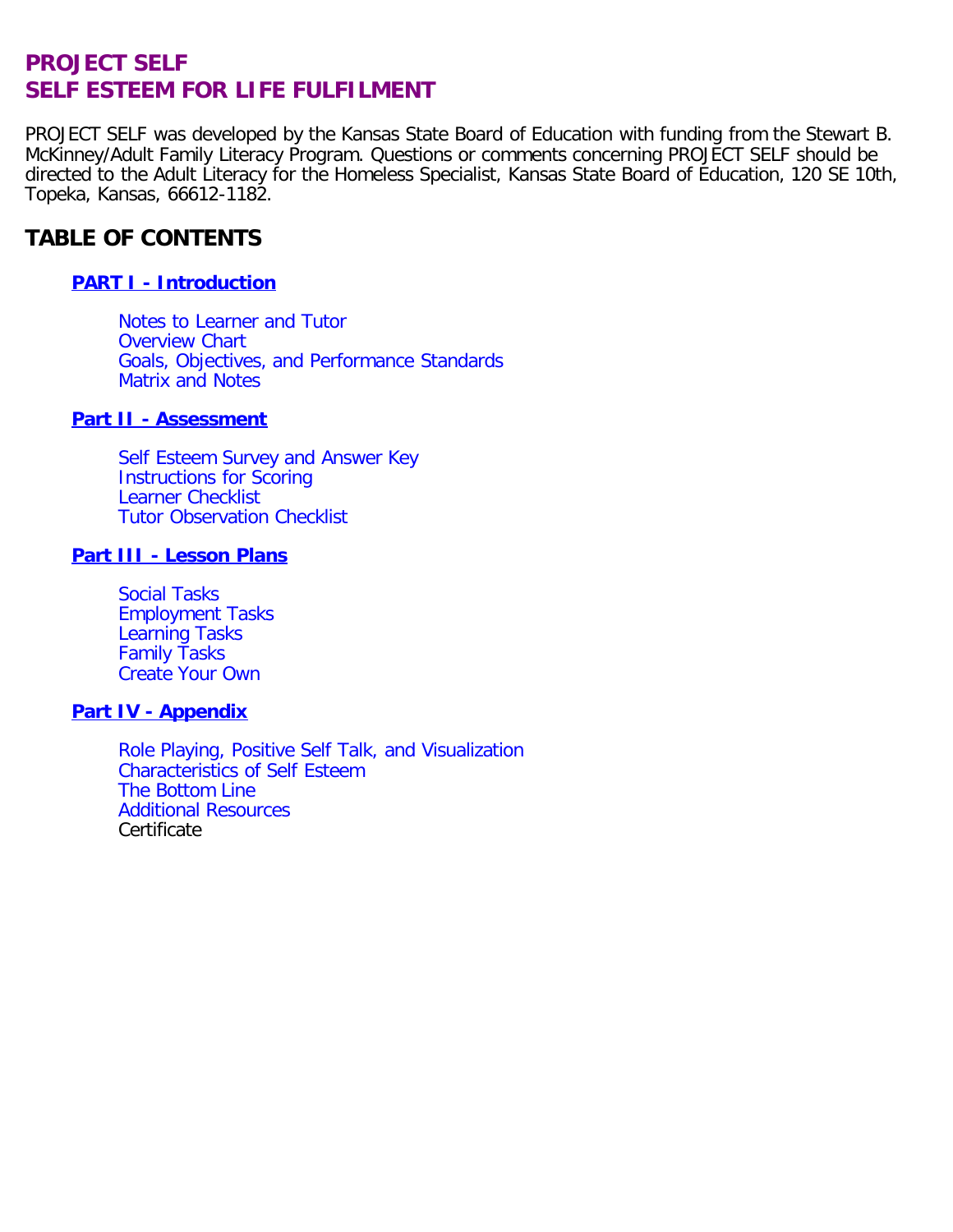# <span id="page-1-1"></span><span id="page-1-0"></span>**INTRODUCTION**

Note to Learner and Tutor:

Project SELF activities and materials are designed to raise your self esteem. This workbook is a tool to help you discover and use your strengths for successful living. The lessons in this workbook will help you become more confident, relate better to others, and gain greater control of your life.

Project SELF integrates self esteem and daily living skills. In other words, this workbook concentrates on building self esteem for the everyday world of social interaction, employment, learning and family. Each lesson uses a problem-solving approach to help you overcome areas of low self esteem.

How we view ourselves (self concept) and the way others view us or we think others regard us (self image) are the twin faces of self esteem, Positive self-esteem is based on six building blocks (three "C's" and three "I's"): Confidence (the belief that we can reach our goals); Competence (the belief that we possess the knowledge and skills to reach our goals); and Control (the belief that we can manage our lives to reach our goals); Initiative (the belief that you have a sense of purpose and can take action to solve problems); Intimacy (the belief that you can act according to your values and principles); and Intimacy (the belief that you can establish bonds of friendship and love with others).

If you experience support and success in your daily living, there is a greater likelihood that you will develop a positive self image. This workbook provides a variety of exercises to create a more confident, competent, and self-reliant person.

### **PROJECT SELF GOALS AND OBJECTIVES**

GOALS:

1. TO ASSESS THE SELF ESTEEM OF ADULT LEARNERS.

2. TO EQUIP LEARNERS WITH TECHNIQUES FOR BUILDING POSITIVE SELF ESTEEM FOR THEMSELVES AND OTHER FAMILY MEMBERS,

3. TO ACQUAINT LEARNERS WITH ADDITIONAL INSTRUCTIONAL RESOURCES FOR RAISING SELF ESTEEM.

4. TO PROVIDE A FRAMEWORK FOR INTEGRATING SELF ESTEEM AND LIFE SKILLS.

#### OBJECTIVES:

1A. TO DETERMINE THE LEARNER'S LEVEL OF SELF ESTEEM USING A WRITTEN ASSESSMENT, OBSERVATION CHECKLIST, AND INPUT FROM THE LEARNER.

1B. TO IDENTIFY AREAS OF HIGH AND LOW SELF ESTEEM.

2A. TO ASSIST LEARNERS IN USING THE PROBLEM SOLVING METHOD ADDRESS PROBLEM AREAS IN DAILY LIVING ACTIVITIES.

2B. TO INSTRUCT LEARNERS IN RAISING SELF ESTEEM BY POSITIVE SELF TALK, VISUALIZATION, AND ROLE PLAYING.

3. TO DEVELOP A BIBLIOGRAPHY OF LEARNER, TUTOR, AND AGENCY RESOURCES FOR FURTHER STUDY OF SELF ESTEEM, EM.

4A. TO IDENTIFY THE BUILDING BLOCKS OF SELF ESTEEM AND THE MAJOR LIFE DOMAINS RELATED TO SELF ESTEEM.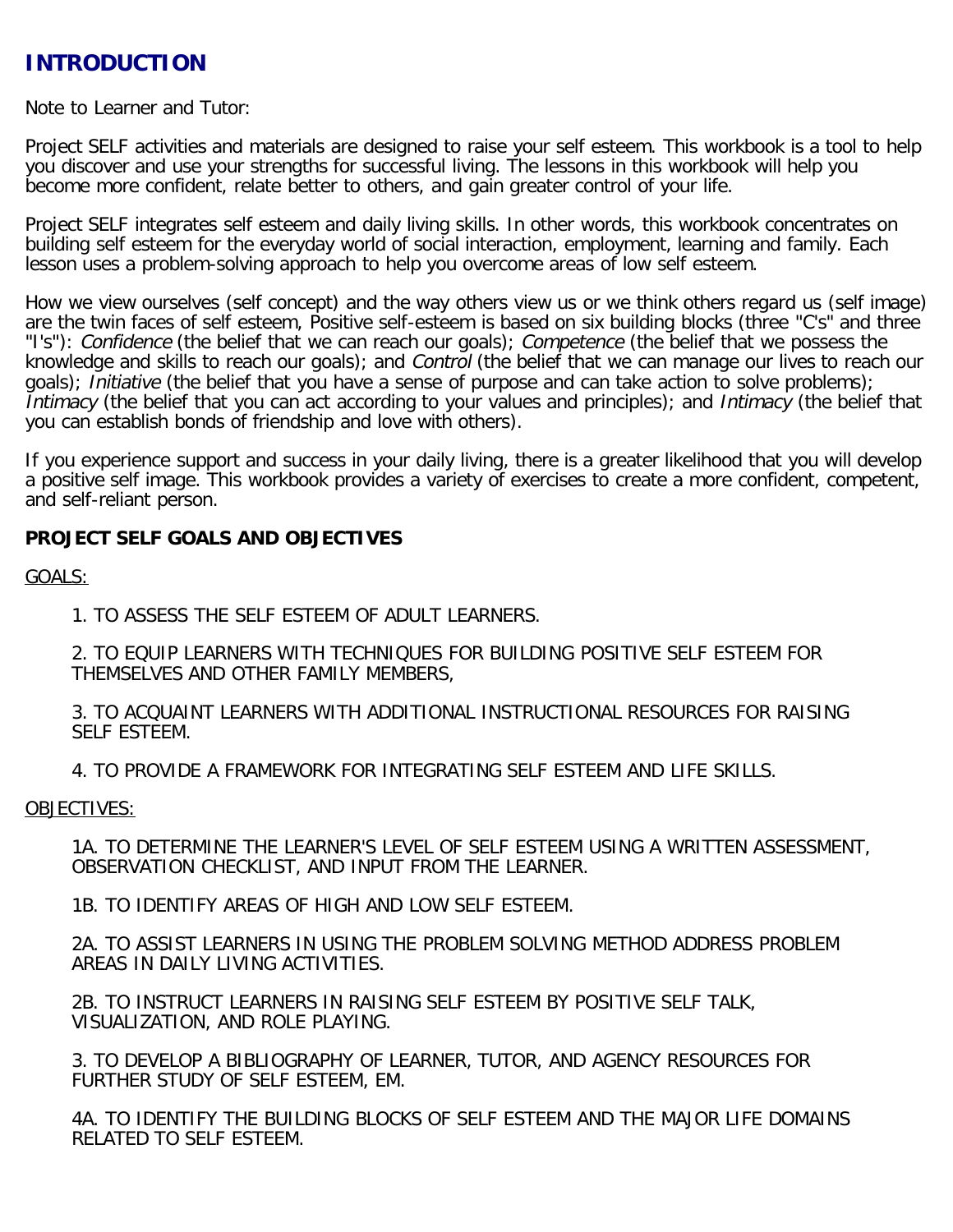<span id="page-2-0"></span>4B. TO DEVELOP A MATRIX SUMMARIZING THE RELATIONSHIP BETWEEN SELF ESTEEM AND LIFE SKILLS.

4C. TO PROVIDE A LESSON PLAN FORMAT FOR "CUSTOMIZING" ADDITIONAL SELF ESTEEM LESSONS.

# **PERFORMANCE STANDARDS**

\* Learner is able to define self esteem and distinguish three characteristics of low and high self esteem.

\* Learner completes the survey and checklist to determine the level of his/her self esteem.

- \* Learner identifies two areas of low self esteem and develops a plan of action for improving each area.
- \* Learner uses the problem solving method to address three areas of difficulty in daily living activities.

\*Learner reports feeling more confident and successful in daily living activities.

\*Learner successfully demonstrates positive self talk and visualization.

\*Learner raises self esteem by one level as determined by the self esteem survey.

\* Tutor observes an improvement in learner attitude and behavior in two areas of low self esteem.

\*Tutor designs and implements one additional self esteem lesson in each life domain.

\*Tutor/agency acquires and uses two additional resources for teaching and investigating self esteem.

# **PROJECT SELF MATRIX**

| <b>SELF ESTEEM</b><br>BUILDING<br><b>BLOCKS</b> | <b>SOCIAL</b>                                           | <b>EMPLOYMENT</b>                                      | <b>LEARNING</b>                                               | <b>FAMILY</b>                                    |
|-------------------------------------------------|---------------------------------------------------------|--------------------------------------------------------|---------------------------------------------------------------|--------------------------------------------------|
| <b>CONFIDENCE</b>                               | Develop positive<br>attitude each day for job interview | Present positive image                                 | Prepare to meet your Instill confidence in<br>child's teacher | your child                                       |
|                                                 | <b>COMPETENCE</b> Meet emotional<br>needs               | Work as a team member<br>to solve problems             | Improve your<br>reading skills                                | Help your child with<br><b>homework</b>          |
| <b>CONTROL</b>                                  | Manage behavior Manage time                             |                                                        |                                                               | Set goals for learning Resolve family conflict   |
| <b>INITIATIVE</b>                               | Become assertive                                        | maintain sense of<br>purpose                           | Seek help to raise<br><b>skills</b>                           | Build a support<br>system for your family        |
| <b>INTEGRITY</b>                                | Behave according<br>to principles                       | Determine job/career<br>choice according to<br>values  | Learn about belief<br>systems                                 | Help your child<br>develop as a unique<br>person |
| <b>INTIMACY</b>                                 | Build<br>relationships                                  | Value and respect fellow Become a volunteer<br>workers | in your child's school for your child                         | Show love and caring                             |

## **LIFE DOMAINS AND TASKS**

Definitions:

Confidence - Belief in your ability to accomplish your goals Competence - Effective use of knowledge and skills Control - Management of behavior and resources Initiative - Maintain sense of purpose and willingness to take action Integrity - Act according to one's values, principles and beliefs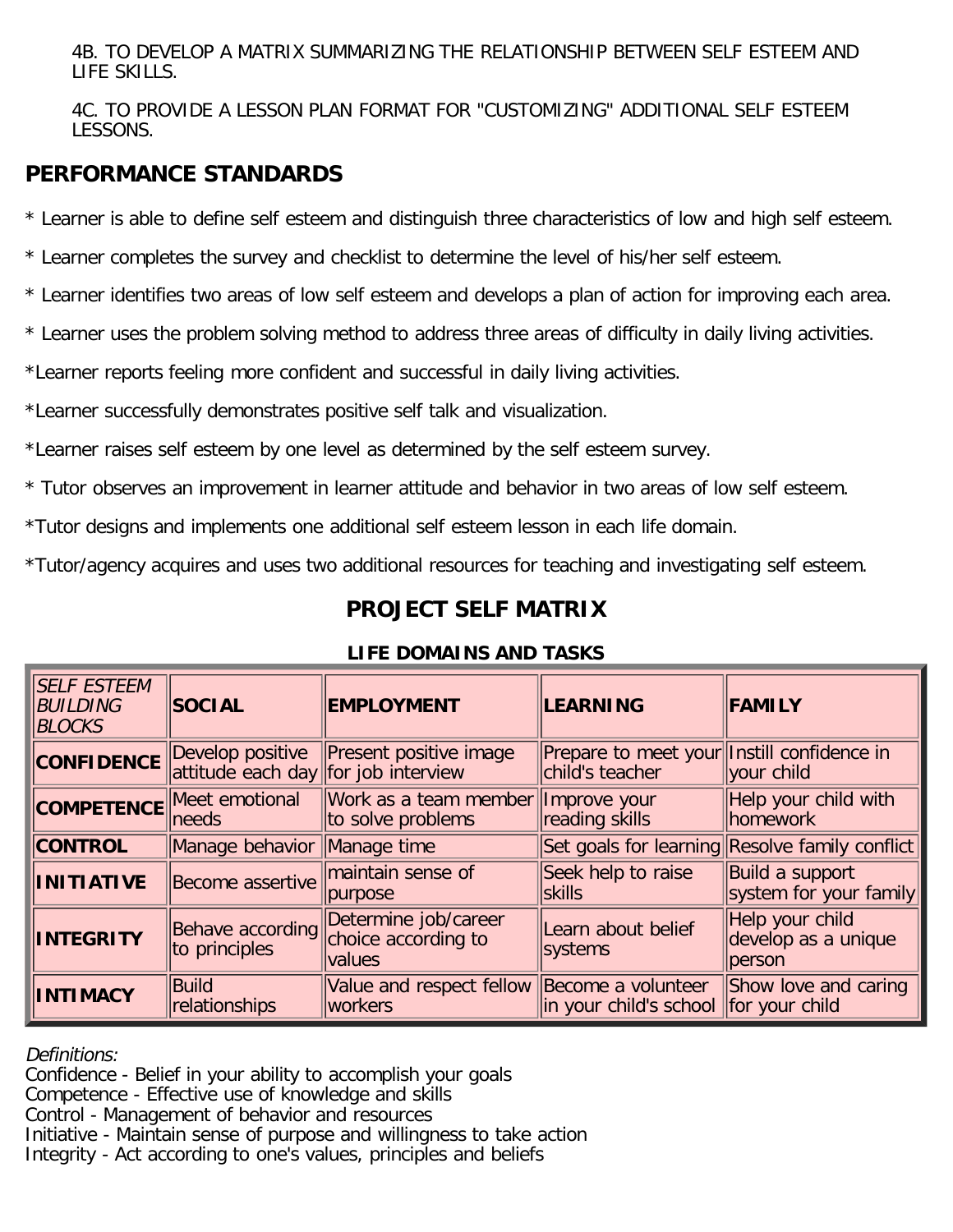Intimacy - Establishing bonds of friendship and love with others

## MATRIX NOTES TO TUTOR:

1. This matrix integrates life domains, self esteem building blocks and life tasks.

2. Included in this matrix are specific daily living activities which involve one or more of the self esteem building blocks. The life tasks listed above are merely examples of the myriad daily activities in each life domain.

3. The Project SELF Overview identifies the broad tasks related to each self esteem building block, General tasks such as setting goals or becoming assertive can be applied to all of the life domains. In fact, life tasks typically require more than one self esteem building block to achieve success.

4. Project SELF users should feel free to design their own matrix to accommodate diverse program and client needs,

5. The various techniques for raising self esteem - positive self talk, role playing, visualization, and problem solving - can also be used in each life domain.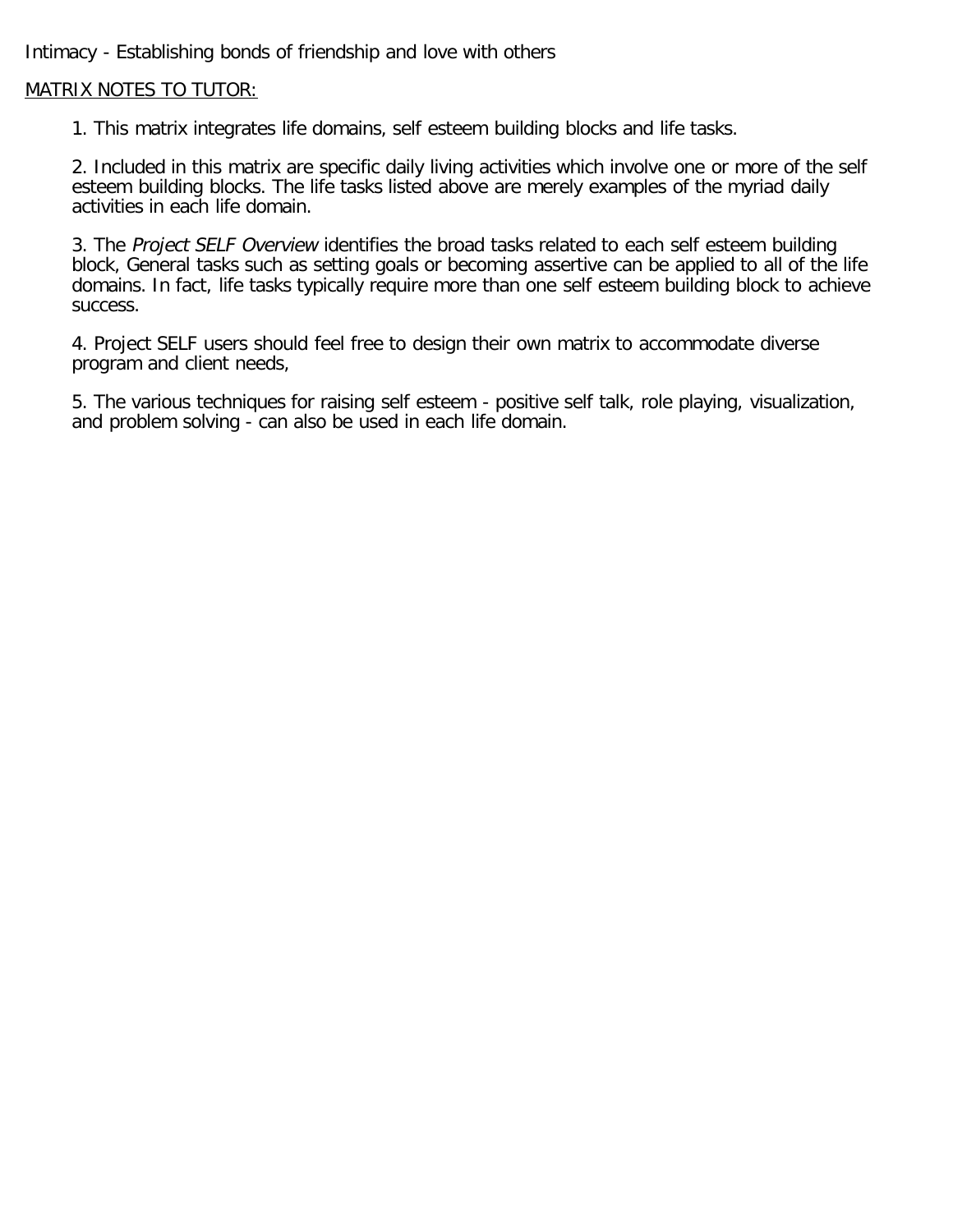# <span id="page-4-1"></span><span id="page-4-0"></span>**PROJECT SELF ASSESSMENT**

#### SELF ESTEEM SURVEY

Directions: This self esteem survey will help you better understand yourself. To complete the survey, follow the directions below.

- Read each statement carefully.
- Decide whether you strongly agree, somewhat agree, or disagree with each statement.
- Put a check under the column that best fits how you feel about each statement,
- There are no right or wrong answers, so don't take too much time to mark your response. Trust your first reaction.
- When you are finished, you and your tutor will score this together.

|                                                                | Somewhat Agree Agree Disagree |  |  |
|----------------------------------------------------------------|-------------------------------|--|--|
| 1. My life lacks purpose and direction.                        |                               |  |  |
| 2. I feel I'm not in control of what happens to me.            |                               |  |  |
| 3. I tend to say yes when I really want to say no.             |                               |  |  |
| 4. I set goals and stick to them.                              |                               |  |  |
| 5. Most people like me and enjoy being around me.              |                               |  |  |
| 6. I have a positive outlook on life.                          |                               |  |  |
| 7. 1 believe I can cope with whatever happens to me.           |                               |  |  |
| 8. I have trouble making up my mind.                           |                               |  |  |
| 9. I feel good about my appearance                             |                               |  |  |
| 10. I state my needs and feelings without putting others down. |                               |  |  |
| 11. It's hard for me to relax and not worry so much.           |                               |  |  |
| 12. My problems seem overwhelming to me.                       |                               |  |  |
| 13. I tend to depend on others for my happiness.               |                               |  |  |
| 14. I'm good at solving problems.                              |                               |  |  |
| 15. Most people respect and value my opinion.                  |                               |  |  |
| 16. I find it easy to say good things about myself             |                               |  |  |
| 17. I believe people are basically honest.                     |                               |  |  |
| 18. 1 don't feel that I'm successful.                          |                               |  |  |
| 19. I have difficulty standing up for myself                   |                               |  |  |
| 20. I try to take good care of my health.                      |                               |  |  |
| 21. It's hard for me to express love and caring.               |                               |  |  |
| 22. I'm an energetic person.                                   |                               |  |  |
| 23. I can talk to people without feeling nervous.              |                               |  |  |
| 24. I feel my life has meaning.                                |                               |  |  |
| 25. It's hard for me to meet new people.                       |                               |  |  |

# **ANSWER KEY**

#### **SELF ESTEEM SURVEY**

Directions: This self esteem survey will help you better understand yourself. To complete the survey, follow the directions below.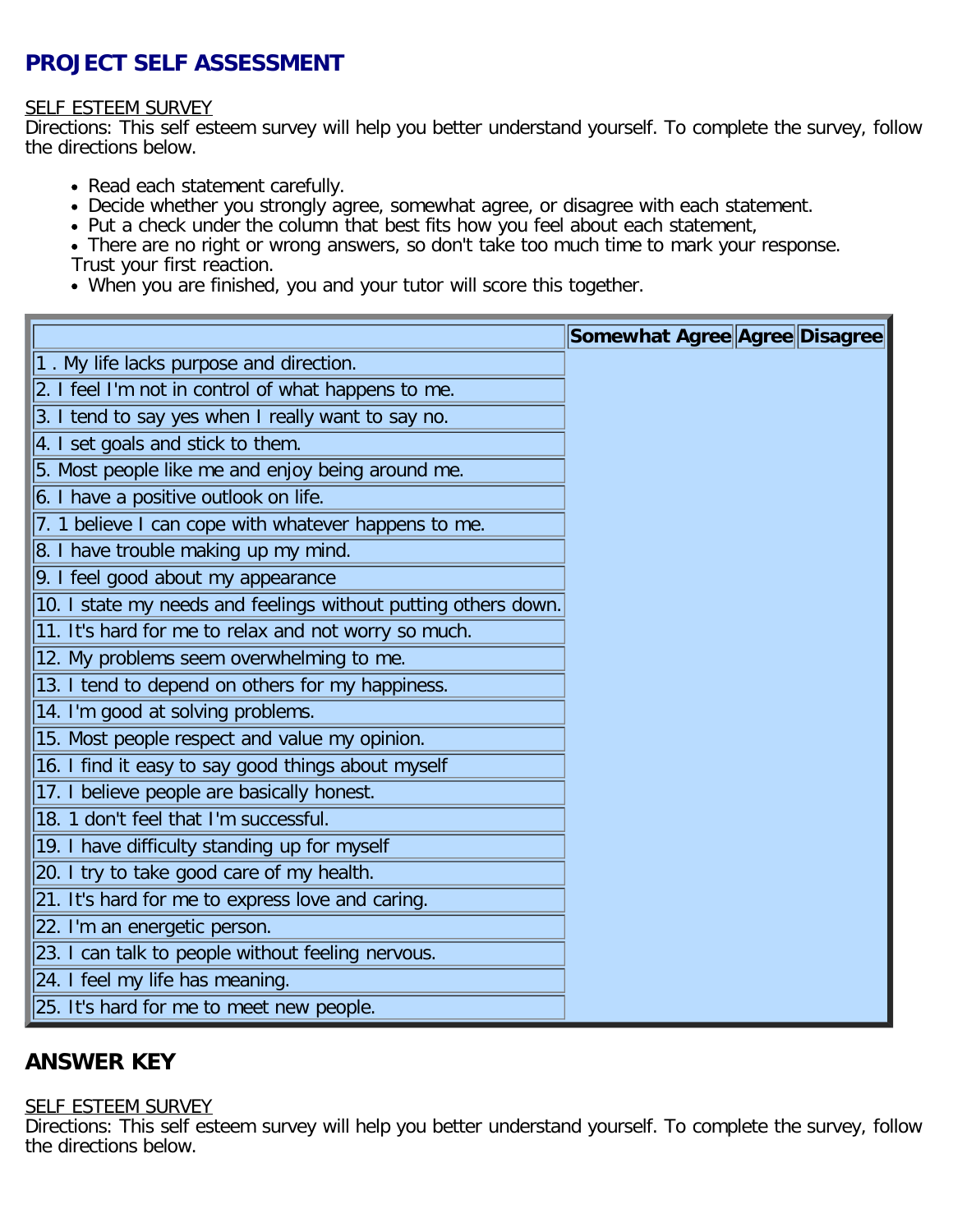- <span id="page-5-0"></span>• Read each statement carefully.
- Decide whether you strongly agree, somewhat agree, or disagree with each statement.
- Put a check under the column that best fits how you feel about each statement.
- There are no right or wrong answers, so don't take too much time to mark your response.
- Trust your first reaction.
- When you are finished, you and your tutor will score this together.

|                                                                          | Somewhat Agree Agree Disagree |                |   |
|--------------------------------------------------------------------------|-------------------------------|----------------|---|
| $ 1$ . My life lacks purpose and direction.                              |                               |                | 3 |
| 2. 1 feel I'm not in control of what happens to me.                      |                               | $\overline{2}$ | 3 |
| 3. I tend to say yes when I really want to say no.                       |                               | 2              | 3 |
| 4. I set goals and stick to them.                                        | 3                             | 2              |   |
| 5. Most people like me and enjoy being around me.                        | 3                             | $ 2\>$         |   |
| 6. I have a positive outlook on life.                                    | 3                             | $\overline{2}$ |   |
| 7. I believe I can cope with whatever happens to me.                     | 3                             | 2              |   |
| 8. I have trouble making up my mind.                                     |                               | 2              | 3 |
| 9. I feel good about my appearance.                                      | 3                             | 2              |   |
| 10. I state my needs and feelings without putting others down. $\vert$ 3 |                               | $ 2\>$         |   |
| 11. It's hard for me to relax and not worry so much.                     |                               | $\overline{2}$ | 3 |
| 12. My problems seem overwhelming to me.                                 |                               | $\overline{2}$ | 3 |
| 13. I tend to depend on others for my happiness.                         |                               | $\overline{2}$ | 3 |
| 14. I'm good at solving problems.                                        | 3                             | $\overline{2}$ |   |
| 15. Most people respect and value my opinion.                            | 3                             | 2              |   |
| 16. I find it easy to say good things about myself                       | $\overline{3}$                | $ 2\>$         |   |
| 17. I believe people are basically honest.                               | 3                             | $ 2\rangle$    |   |
| 18. I don't feel that I'm successful.                                    |                               | $ 2\rangle$    | 3 |
| 19. I have difficulty standing up for myself                             |                               | $ 2\rangle$    | 3 |
| 20. I try to take good care of my health.                                | 3                             | $\overline{2}$ |   |
| 21. It's hard for me to express love and caring.                         |                               | $\overline{2}$ | 3 |
| 22. I'm an energetic person.                                             | 3                             | 2              |   |
| 23. I can talk to people without feeling nervous.                        | 3                             | $ 2\rangle$    |   |
| 24. I feel my life has meaning.                                          | 3                             | 2              |   |
| 25. It's hard for me to meet new people.                                 |                               | 2              | 3 |

# **INSTRUCTIONS FOR SCORING**

# **The Self Esteem Survey**

1. Refer to the answer key to determine the point value of each response (for example, if the learner marked the box under "Disagree" for item  $# 1$ , then three points would be awarded).

2. Enter the total number of points earned for items 1-25. TOTAL SCORE:\_\_\_

3. Compare the total score with the guidelines below. Items earning 1 point on the Survey indicate low self esteem; items earning 2 points indicate moderate self esteem; items earning 3 points indicate high self esteem. . .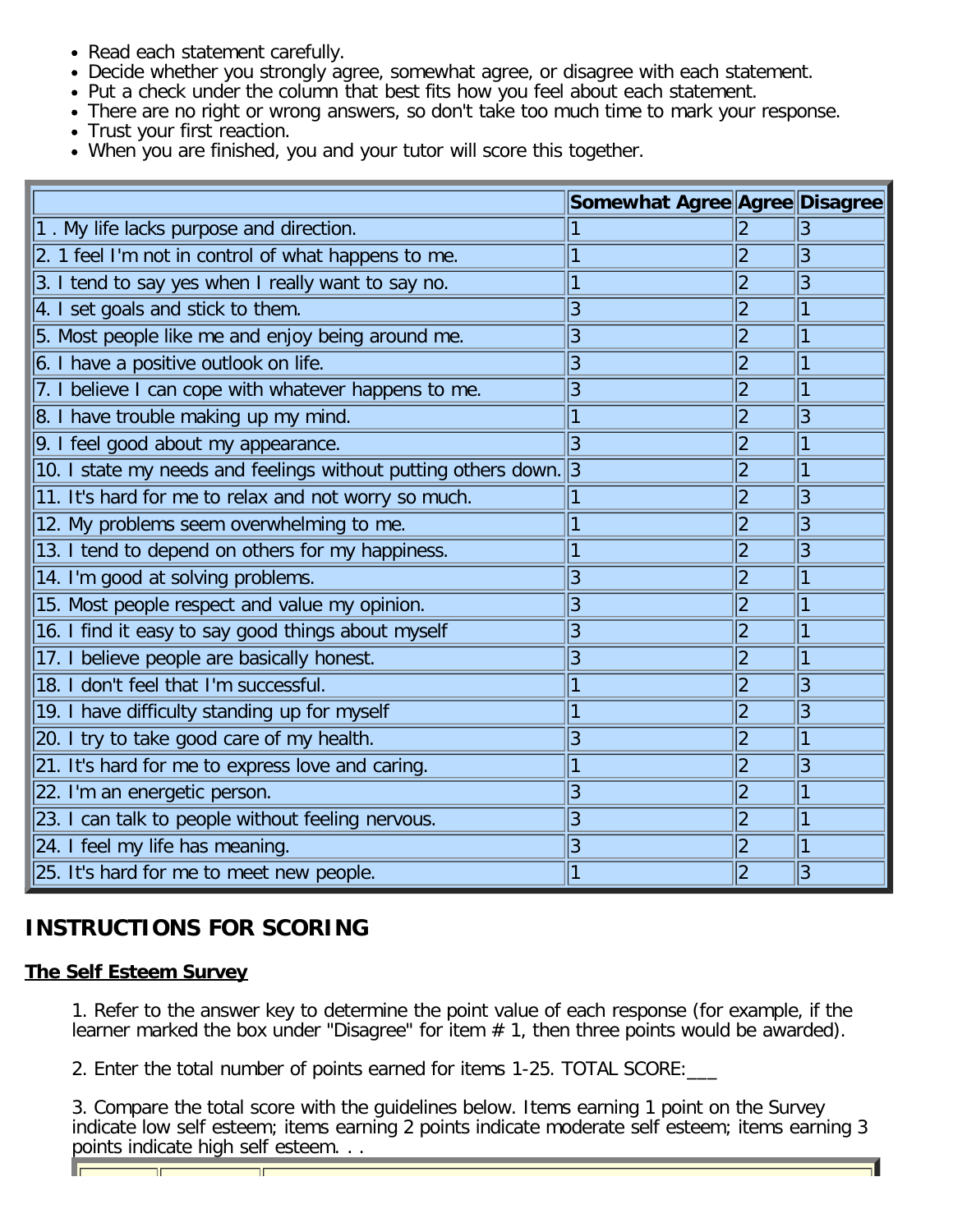<span id="page-6-0"></span>

|              | POINTS SELF | <b>RECOMMENDATION</b>                                                                                                                                                                                                           |
|--------------|-------------|---------------------------------------------------------------------------------------------------------------------------------------------------------------------------------------------------------------------------------|
| $\  60 - 75$ | <b>HIGH</b> | Learner is confident and competent in daily living activities. Consider<br>using this individual as a peer tutor.                                                                                                               |
| $ 45-59 $    |             | Learner experiences occasional problems in certain daily living activities.<br>MODERATE Identify particular situations that present difficulty and develop lesson<br>plans using role playing and problem-solving methods.      |
| $ 0 - 44 $   | <b>LOW</b>  | Learner has poor self esteem and lacks confidence to succeed in daily<br>living activities. Lessons should address each life domain using positive<br>self-talk, visualization, and role playing exercises to raise self esteem |

4. Instructions should begin with those items earning 1 point, followed by items earning 2 points. Begin by asking the learner to explain why he/she marked items earning 1 or 2 points. Look for particular situations or types of individuals that pose problems for the learner. Use the **Characteristics of Self Esteem Chart** to determine the self esteem building block and life domain related to each item,

# **PROJECT SELF LEARNER CHECKLIST**

#### DIRECTIONS FOR THE LEARNER:

The statements in this checklist describe a variety of daily living situations that might be difficult for you. Follow these steps in completing the checklist below.

- Read and think about each statement below.
- Decide if the statement describes a situation that is a problem for you.
- Ask yourself where and when this problem arises. Put a check in the blank under each area home, work, learning, or social setting - in which the problem occurs.

|                                                    | Home Work Learning Social Setting |
|----------------------------------------------------|-----------------------------------|
| 1. Letting others take advantage of me             |                                   |
| 2. Trusting others.                                |                                   |
| 3. Expressing how I really feel.                   |                                   |
| 4. Feeling confident about my ability to cope.     |                                   |
| 5. Deciding what I believe.                        |                                   |
| 6. Being understood by others.                     |                                   |
| 7. Figuring out what I want to accomplish in life. |                                   |
| 8. Making a good impression.                       |                                   |
| 9. Having a positive outlook on life.              |                                   |
| 10. Finding support when things go wrong.          |                                   |
| 11. Controlling my emotions.                       |                                   |
| 12. Being flexible.                                |                                   |
| 13. Gaining respect and approval of others.        |                                   |
| 14. Relaxing and managing stress.                  |                                   |
| 15. Establishing boundaries.                       |                                   |
| 16. Feeling safe and secure.                       |                                   |
| 17. Listening carefully to others.                 |                                   |
| 18. Taking care of my mental and physical health.  |                                   |
|                                                    |                                   |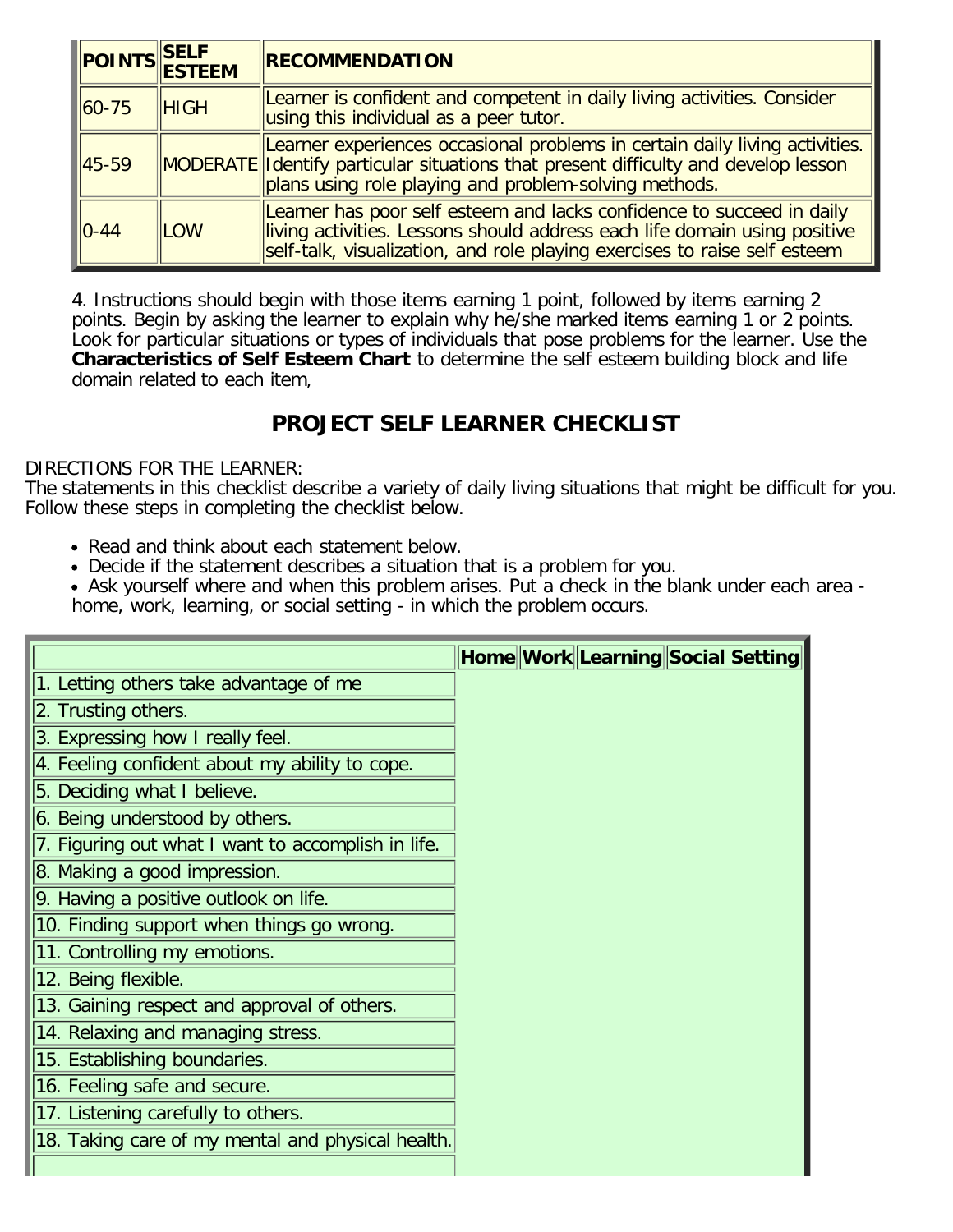### <span id="page-7-0"></span>19. Getting along with others.

20. Discovering my talents and strengths.

#### DIRECTIONS FOR THE TUTOR:

For each life domain checked, ask the learner to give specific examples of how and when the statement poses a problem.

Use this information to determine possible lessons. Refer to existing lesson (in the appropriate life domain) or design a lesson using the blank problem solving format.

• Incorporate positive self talk, role playing, and visualization into the lessons to strengthen self esteem.

# **PROJECT SELF TUTOR OBSERVATION CHECKLIST**

Directions:

1. Watch for the following behavior traits that indicate low self esteem.

2. Put a check mark under the appropriate column to indicate the frequency and severity of each negative behavior trait. The "comments" section after each statement can be used to record specific incidents.

3. Observe the client, if possible, for several days in various situations before marking the checklist.

4. Use this checklist as a discussion tool with the client to gather more information and suggest ways to overcome low self esteem.

|                                                                                  | Yes Not observed |
|----------------------------------------------------------------------------------|------------------|
| 1. Client tends to avoid eye contact.<br>Comments:                               |                  |
| 2. Client avoids talking to people.<br>Comments                                  |                  |
| 3. Client has difficulty interacting with authority figures.<br><b>Comments:</b> |                  |
| 4. Client is not clean, neat and appropriately dressed.<br>Comments:             |                  |
| 5. Client feels alone and overwhelmed by problems.<br>Comments:                  |                  |
| 6. Client uses defensive body language.<br>Comments:                             |                  |
| 7. Client has difficulty talking about him/herself.<br>Comments:                 |                  |
| 8. Client has trouble making decisions.<br>Comments:                             |                  |
| 9. Client tends to stay by him/herself<br>Comments:                              |                  |
| 10. Most of the client's comments are negative.<br>Comments:                     |                  |
| 11. Client has difficulty expressing needs and desires.<br>Comments:             |                  |
|                                                                                  |                  |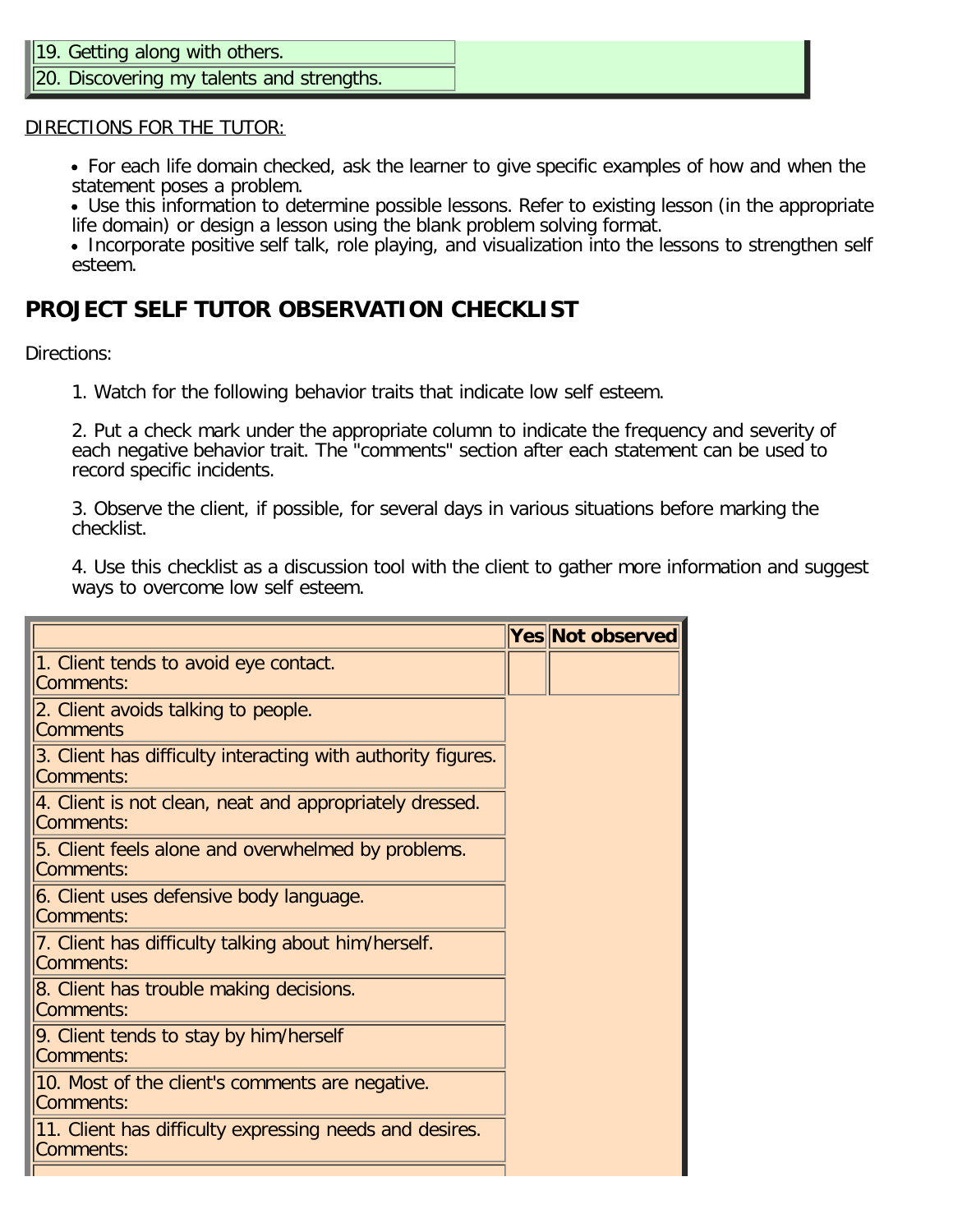| 12. Client lacks energy.<br>Comments:                       |  |
|-------------------------------------------------------------|--|
| 13. Client appears suspicious and mistrustful.<br>Comments: |  |
| 14. Client feels unable to cope with life.<br>Comments:     |  |
| 15. Client has trouble controlling emotions.<br>Comments:   |  |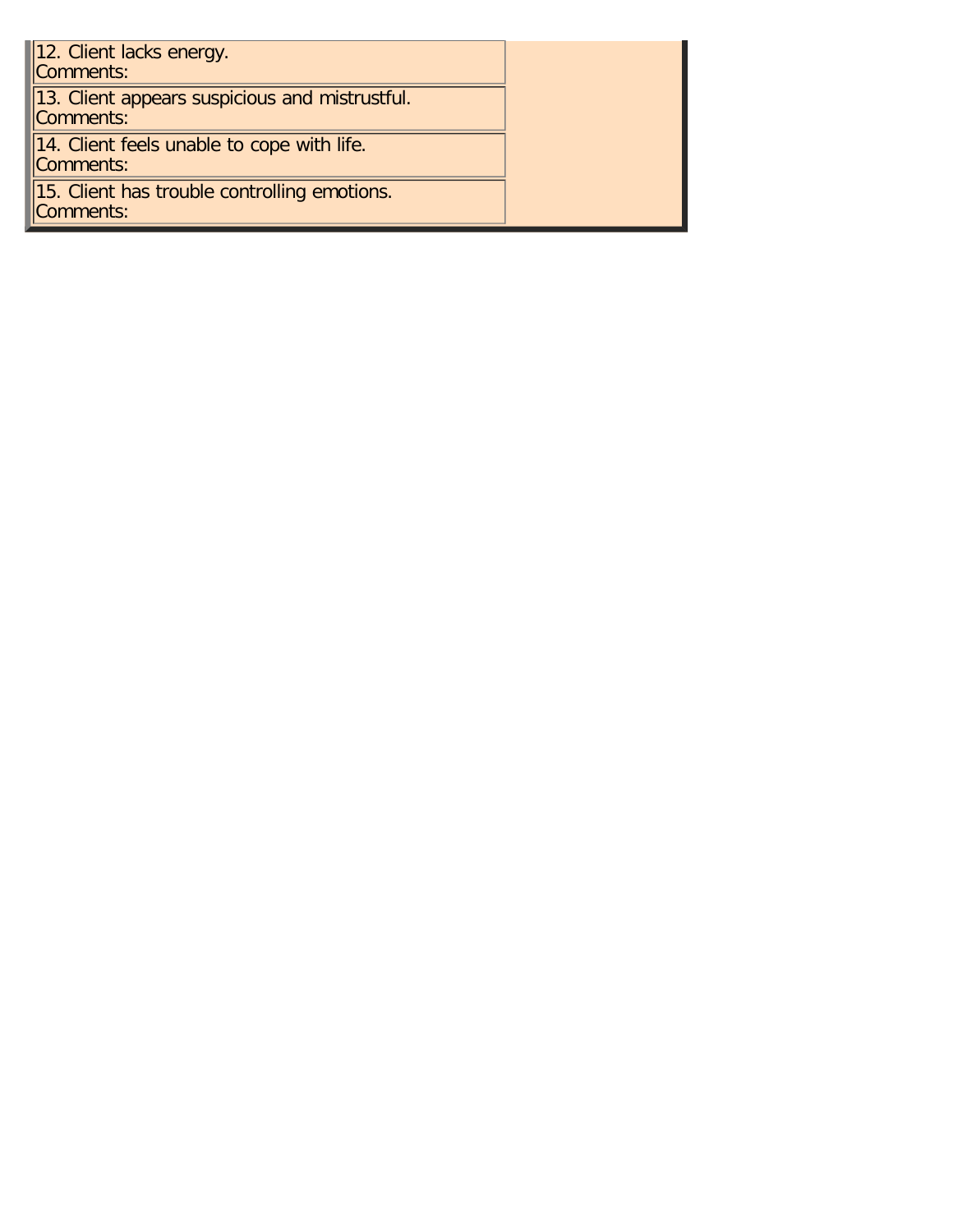# <span id="page-9-1"></span><span id="page-9-0"></span>**PROJECT SELF**

- **1. DEVELOP A POSITIVE ATTITUDE EACH DAY**
- **2. BECOME ASSERTIVE**
- **3. CREATE YOUR OWN LESSON**

## **Social Tasks**

## **LESSON PLAN FOR PROBLEM SOLVING**

TOPIC Develop A Positive Attitude Each Day

Step 1: DESCRIBE THE SITUATION

What is happening?

Learner claims that he/she begins each day feeling depressed and irritated, lacking energy, and expecting the worst to happen.

#### Step 2: ANALYZE THE SITUATION

Why is this a problem?

Learner has difficulty showing love and caring, maintaining emotional health, and doing his/her best on the job.

Who does this problem affect?

Family members, co-workers, and friends/acquaintances.

How are people affected by the problem?

Family members may not receive nurturing and affirmation; Co-workers may experience problems getting along with learner; Friends/acquaintances may avoid interacting with learner.

Step 3: IDENTIFY THE DESIRED OUTCOME What is my goal concerning this problem?

To begin each day with a positive attitude.

Step 4: DETERMINE A SOLUTION TO THE PROBLEM What are my options to solve this problem?

Learner responses will vary. Options may include intensive therapy, becoming a social recluse, or attempting to change one's attitude through self improvement.

Which option is best to solve this problem?

Learner should use positive self talk to improve attitude.

Step 5: DEVELOP A PLAN TO SOLVE THE PROBLEM What resources will be needed to implement the plan?

1. Notebook and pen or pencil;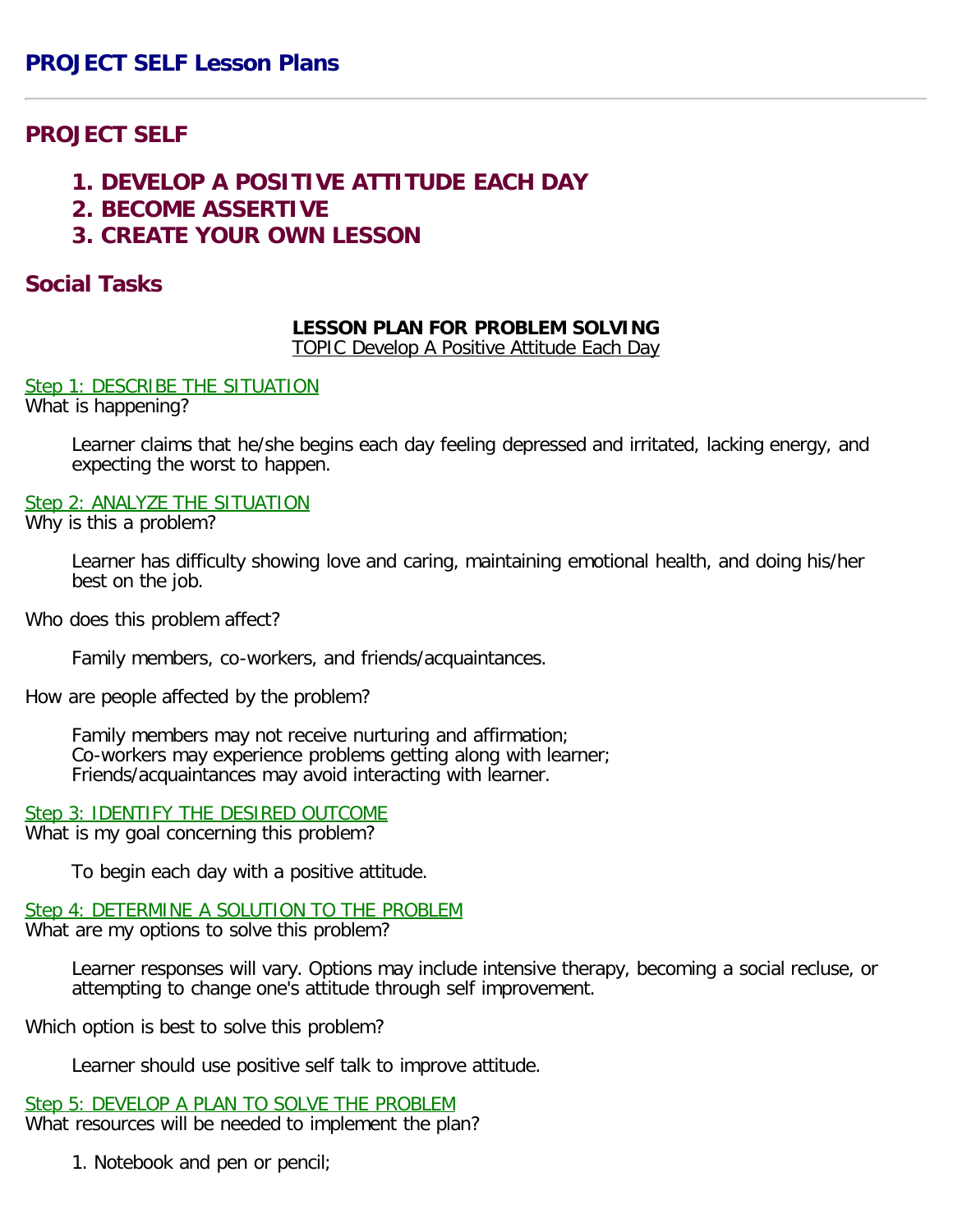- 2. 3/5 index cards; and
- 3. Cassette player. These resources will be used to record positive self talk statements.

What steps are included in the plan?

- 1. Review differences between positive and negative self esteem;
- 2. Learn and practice positive self talk guidelines;
- 3. Develop a plan of action for each day in advance; and
- 4. Evaluate effectiveness of performance.

What is the time line for my plan?

(Timelines will vary and should be negotiated between learner and tutor.)

How will I know if my plan is successful?

- 1. Learner follows self talk guidelines;
- 2. Daily plan of action is developed;
- 3. Fewer incidents of depression and irritation are reported; and
- 4. Positive feedback from others.

### Step 6: IMPLEMENT THE PLAN

Step 7: EVALUATE THE SUCCESS OF THE PLAN

Is the plan working? Why, or why not.

Learner responses will vary. Does learner believe that he/she is making progress? Is learner more energetic and productive at home and work?

Does the plan need revision? If so, how?

Tutor and learner should jointly decide if plan needs revision and determine necessary changes.

How has this problem and my solution affected my self esteem?

Learner responses will vary. Does learner understand the role of positive attitude in helping one cope with the challenges of daily living? Does learner feel better about him/herself?

## Step 8: DECIDE HOW TO CELEBRATE MY SUCCESS

What will I do to reward myself for dealing with this problem?

Learner responses will vary. Tutor should award a Project SELF Certificate.

#### **LESSON PLAN FOR PROBLEM SOLVING** TOPIC Become Assertive

Step 1: DESCRIBE THE SITUATION What is happening?

> Learner feels that people take advantage of him/her. Standing up for what he/she believes may be a problem. Learner may also become aggressive and abusive.

#### Step 2: ANALYZE THE SITUATION

Why is this a problem?

Learner may feel that he/she is not taken seriously or treated with respect. Personal effectiveness is compromised.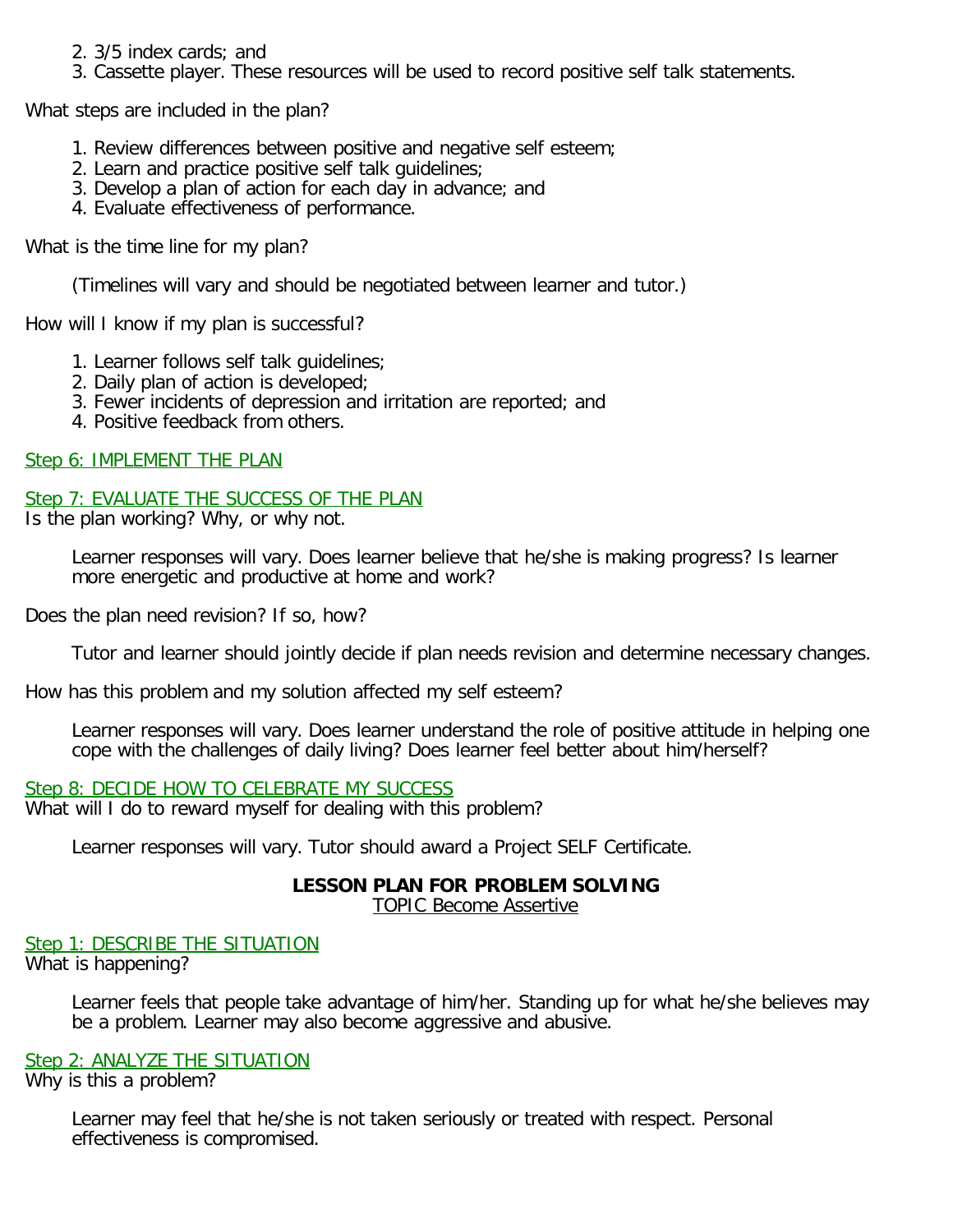Who does this problem affect?

Family members, co-workers, and social peers.

How are people affected by the problem?

Children may manipulate "wishy-washy" parent. Family members, co-workers, and social peers may be subjected to verbal outbursts and attacks. Learner may suffer exploitation or abuse.

#### Step 3: IDENTIFY THE DESIRED OUTCOME

What is my goal concerning this problem?

To develop assertiveness skills; To learn to say what I mean and mean what I say without feeling guilty.

Step 4: DETERMINE A SOLUTION TO THE PROBLEM

What are my options to solve this problem?

Learner responses will vary. Options may include becoming more passive, being more confrontational, or learning to state needs and feelings without attacking others.

Which option is best to solve this problem?

Learner should develop assertiveness skills.

Step 5: DEVELOP A PLAN TO SOLVE THE PROBLEM

What resources will be needed to implement the plan?

1. Notebook and pen or pencil;

2. Cassette player; and

3.Assertiveness model (Rely on "I" statements; Describe observed behavior; Use simple, concrete terms; Express yourself briefly and honestly; Ask for cooperation; and propose "winwin" outcome).

What steps are included in the plan?

- 1. Learn and practice assertiveness model;
- 2. Study role playing guidelines;
- 3. Develop role playing exercises based on assertiveness model;
- 4. Practice assertiveness model using role playing; and
- 5. Evaluate performance.

What is the time line for my plan?

(Timeliness will vary and should be negotiated between learner and tutor.)

How will I know if my plan is successful?

- 1. Learner uses "I" rather than "You" statements;
- 2. Needs and feelings are stated without becoming aggressive or defensive; and
- 3. Learner feels more confident and successful.

Step 6: IMPLEMENT THE PLAN

Step 7: EVALUATE THE SUCCESS OF THE PLAN

Is the plan working? Why or why not,

Learner responses will vary. Tutor and learner should evaluate success in learning and using the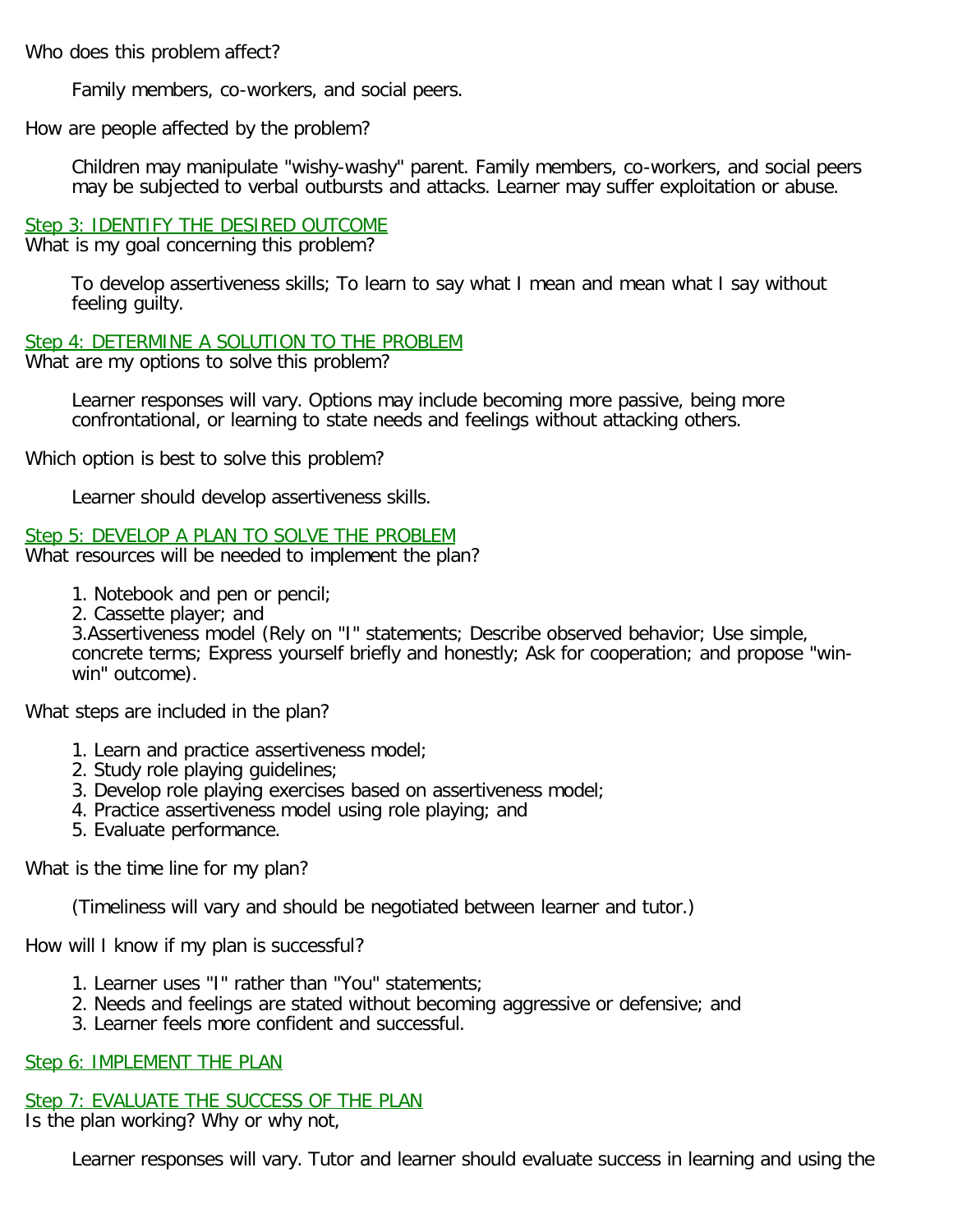<span id="page-12-0"></span>assertiveness model. Does learner state needs and feelings without guilt?

Does the plan need revision? If so, how?

Tutor and learner should jointly decide if plan needs revision and determine necessary changes.

How has this problem and my solution affected my self esteem?

Learner responses will vary. Lack of assertiveness places learner at a disadvantage when interacting with others. Being assertive enhances communication and personal effectiveness.

Step 8: DECIDE HOW TO CELEBRATE MY SUCCESS What will I do to reward myself for dealing with this problem? Learner responses will vary. Tutor should award a Project SELF certificate.

# **PROJECT SELF**

# **1. PRESENT POSITIVE IMAGE FOR JOB INTERVIEWS**

- **2. WORK AS A TEAM MEMBER TO SOLVE PROBLEMS**
- **3. CREATE YOUR OWN LESSON**

# **Employment Tasks**

## **LESSON PLAN FOR PROBLEM SOLVING**

TOPIC Present Positive Image For Job Interview

Step 1: DESCRIBE THE SITUATION What is happening?

Learner is seeking employment. He/she must present a positive self image for the job interview.

#### Step 2: ANALYZE THE SITUATION Why is this a problem?

Learner may not know how to present a positive self image. A negative self image will weaken chances of getting a job.

Who does this problem affect?

Learner and prospective employer.

How are people affected by the problem?

A Poor self image may adversely affect learner's job prospects. The employer may decide to hire another applicant who presents a better self image.

Step 3: IDENTIFY THE DESIRED OUTCOME What is my goal concerning this problem?

To improve learner's self image and enhance employability.

Step 4: DETERMINE A SOLUTION TO THE PROBLEM What are my options to solve this problem?

Learner responses will vary. Options may include maintaining present self image, seeking employment that relies little on self image, or getting help to upgrade self image.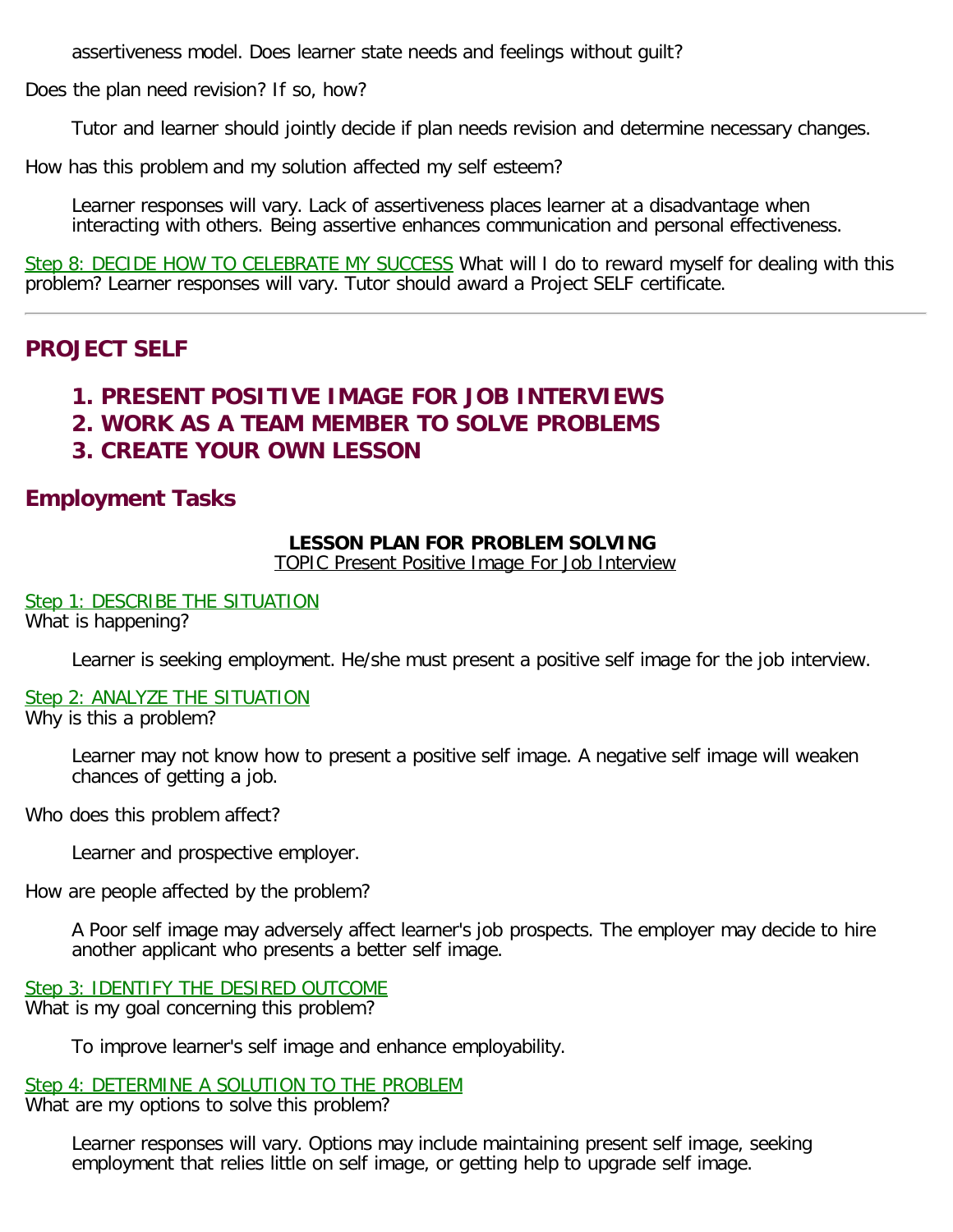Which option is best to solve this problem?

Learner should improve self image to increase employability.

#### Step 5: DEVELOP A PLAN TO SOLVE THE PROBLEM

What resources will be needed to implement the plan?

- 1. Job application;
- 2. Personal hygiene products and clean, suitable clothing;
- 3. Self image checklist;
- 4. Resume;
- 5. Transportation; and
- 6. Telephone.

What steps are included in the plan?

- 1. Discuss importance of self image when seeking a job;
- 2. Develop a checklist to rate self image;
- 3. Review how to prepare for a job interview;
- 4. Role play with tutor to simulate job interview and practice positive self image; and
- 5. Prepare resume, contact employer for interview, and arrange transportation.

What is the timeline for my plan?

(Timelines will vary and should be negotiated between learner and tutor.)

How will I know if my plan is successful?

- 1. Learner can explain difference between positive and negative self image;
- 2. Learner follows items on self image checklist; and
- 3. Learner obtains a job.

Step 6: IMPLEMENT THE PLAN Step 7: EVALUATE THE SUCCESS OF THE PLAN Is the plan working? Why or why not.

Learner responses will vary. Did the learner correct areas of low self image identified by the checklist? Is the learner actively engaged in role playing and preparing for the interview?

Does the plan need revision? If so, how?

Tutor and learner should jointly decide if plan needs revision and determine necessary changes.

How has this problem and my solution affected my self esteem?

Learner responses will vary. Does learner understand the role of self image in getting a job? A positive self image enables learner to feel more confident, comfortable and successful.

Step 8: DECIDE HOW TO CELEBRATE MY SUCCESS What will I do to reward myself for dealing with this problem?

Learner responses will vary. Tutor should award a Project SELF certificate.

## **LESSON PLAN FOR PROBLEM SOLVING**

TOPIC Work As A Team Member To Solve Problems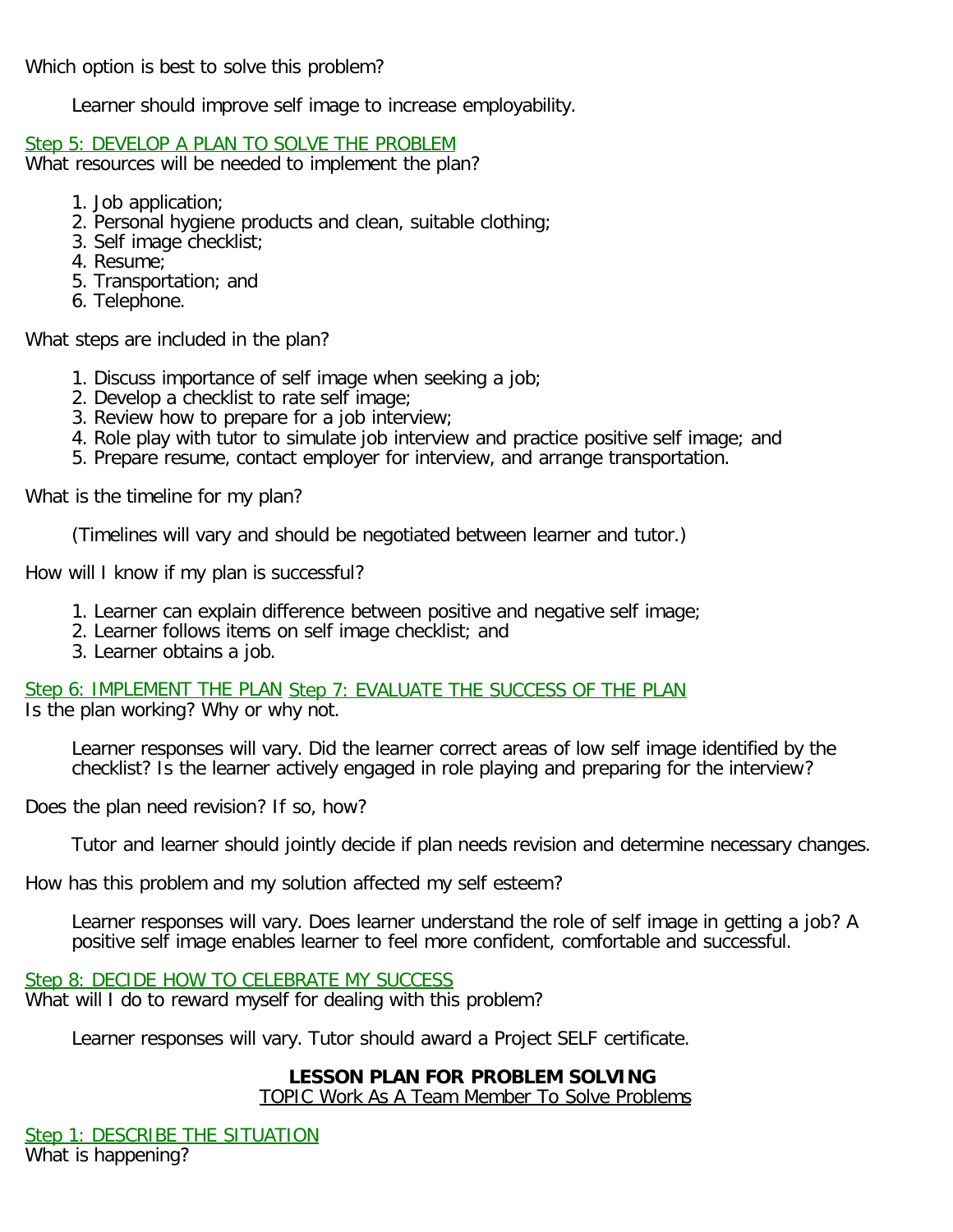Learner's job requires that he/she work as part of a team to complete a task or solve problems. Learner has limited exposure to team work and problem solving.

Step 2: ANALYZE THE SITUATION

Why is this a problem?

Learner's ability to work with others and solve problems affects productivity, job satisfaction, and relations with co-workers.

Who does this problem affect?

Learner, co-workers, and company management.

How are people affected by the problem?

Learner has difficulty working as a team member. Co-workers may find team is less cohesive and productive. Management is concerned with creating an effective work team and raising output.

Step 3: IDENTIFY THE DESIRED OUTCOME What is my goal concerning this problem?

To learn how to work as a member of a team and solve problems effectively.

#### Step 4: DETERMINE A SOLUTION TO THE PROBLEM

What are my options to solve this problem?

Learner responses will vary. options include operating independently at work, engaging a professional trainer to improve team work, or discussing team work with co-workers.

Which option is best to solve this problem?

Improve learner's team work and problem solving skills.

Step 5: DEVELOP A PLAN TO SOLVE THE PROBLEM What resources will be needed to implement the plan?

- 1 . Blank problem solving lesson plan;
- 2. Notebook and pen or pencil;
- 3 Cassette player; and
- 4. Company procedures manual.

What steps are included in the plan?

- 1. Review company procedures manual for team work and problem solving guidelines;
- 2. Follow visualization steps to identify ideal conditions for team work and problem solving;
- 3. Role play working as a team member;
- 4. Ask management to discuss improving team work; and
- 5. Use blank lesson plan at work.

What is the timeline for my plan?

(Timelines will vary and should be negotiated between tutor and learner.)

How will I know if my plan is successful?

- 1. Learner feels that he/she is a more effective team member;
- 2. Management and co-workers report greater satisfaction with team's performance; and
- 3. Work team uses blank lesson plan.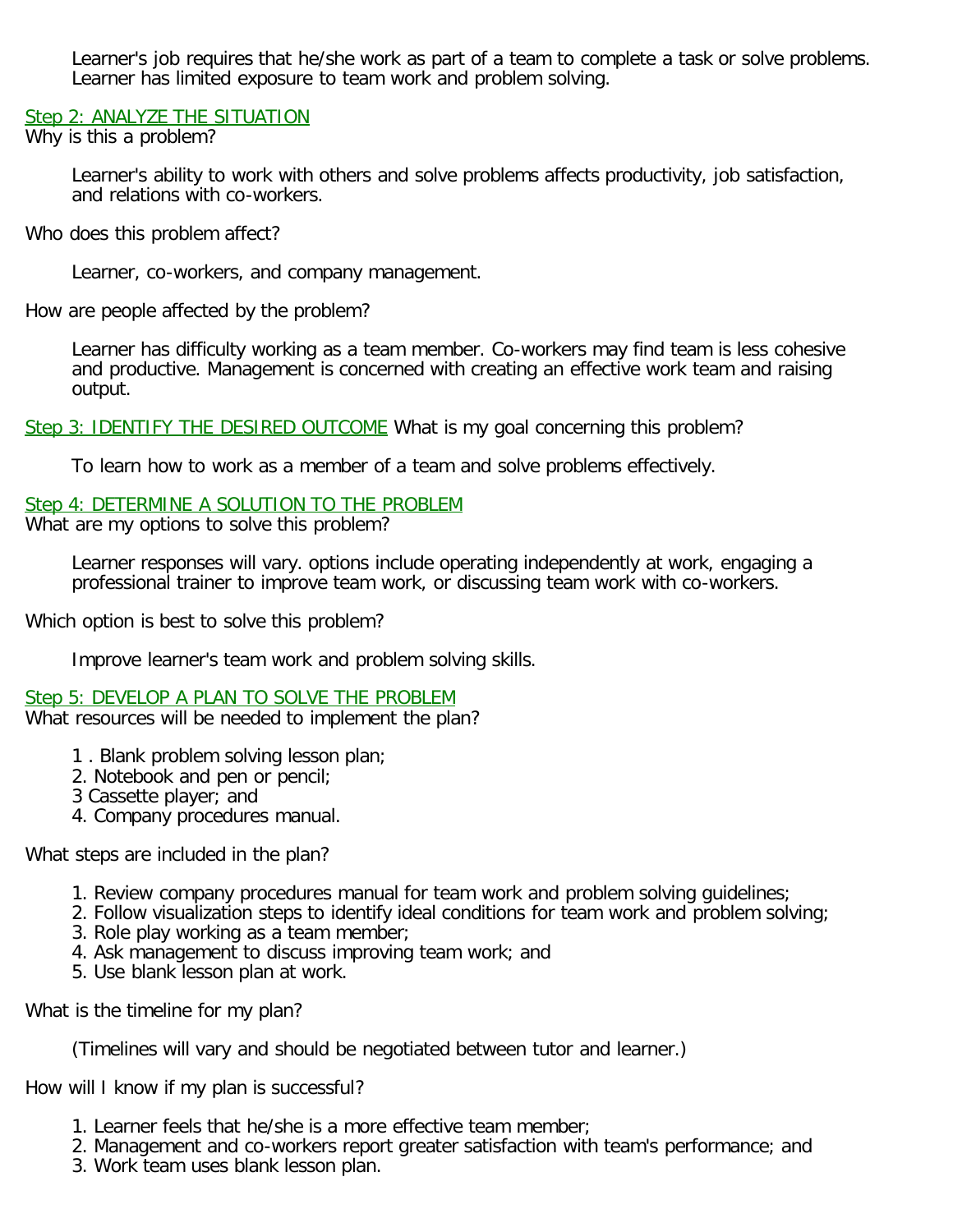#### <span id="page-15-0"></span>Step 6: IMPLEMENT THE PLAN Step 7: EVALUATE THE SUCCESS OF THE PLAN

Is the plan working? Why or why not.

Learner responses will vary. Does learner believe that be/ she is a more effective team member? Are problems solved more efficiently and effectively?

Does the plan need revision? If so, how?

Tutor and learner should jointly decide if plan needs revision and determine necessary changes.

How has this problem and my solution affected my self esteem?

Learner responses will vary. Does learner recognize the role of team work in promoting job satisfaction, sense of acceptance, and positive self esteem?'

Step 8: DECIDE HOW TO CELEBRATE MY SUCCESS What will I do to reward myself for dealing with this problem?

Learner responses will vary. Tutor should award a Project SELF certificate.

# **PROJECT SELF**

# **1. IMPROVE YOUR READING SKILLS**

- **2. SET EDUCATIONAL GOALS**
- **3. CREATE YOUR OWN LESSON**

# **LEARNING TASKS**

## **LESSON PLAN FOR PROBLEM SOLVING**

TOPIC Improve Your Reading Skills

Step 1: DESCRIBE THE SITUATION What is happening?

> Learner confides that he/she has difficulty understanding written material. Learner becomes frustrated due to poor reading skills and avoids tasks that require reading.

#### Step 2: ANALYZE THE SITUATION

Why is this a problem?

Without adequate reading skills, the learner cannot fully participate in modern society.

Who does this problem affect?

Learner, family children, and co-workers.

How are a people affected by the problem?

Learner may feel that he/she is a failure. Children cannot receive help with homework. Expensive mistakes may occur at work due to learner's poor reading skills.

Step 3: IDENTIFY THE DESIRED OUTCOME

What is my goal concerning this problem?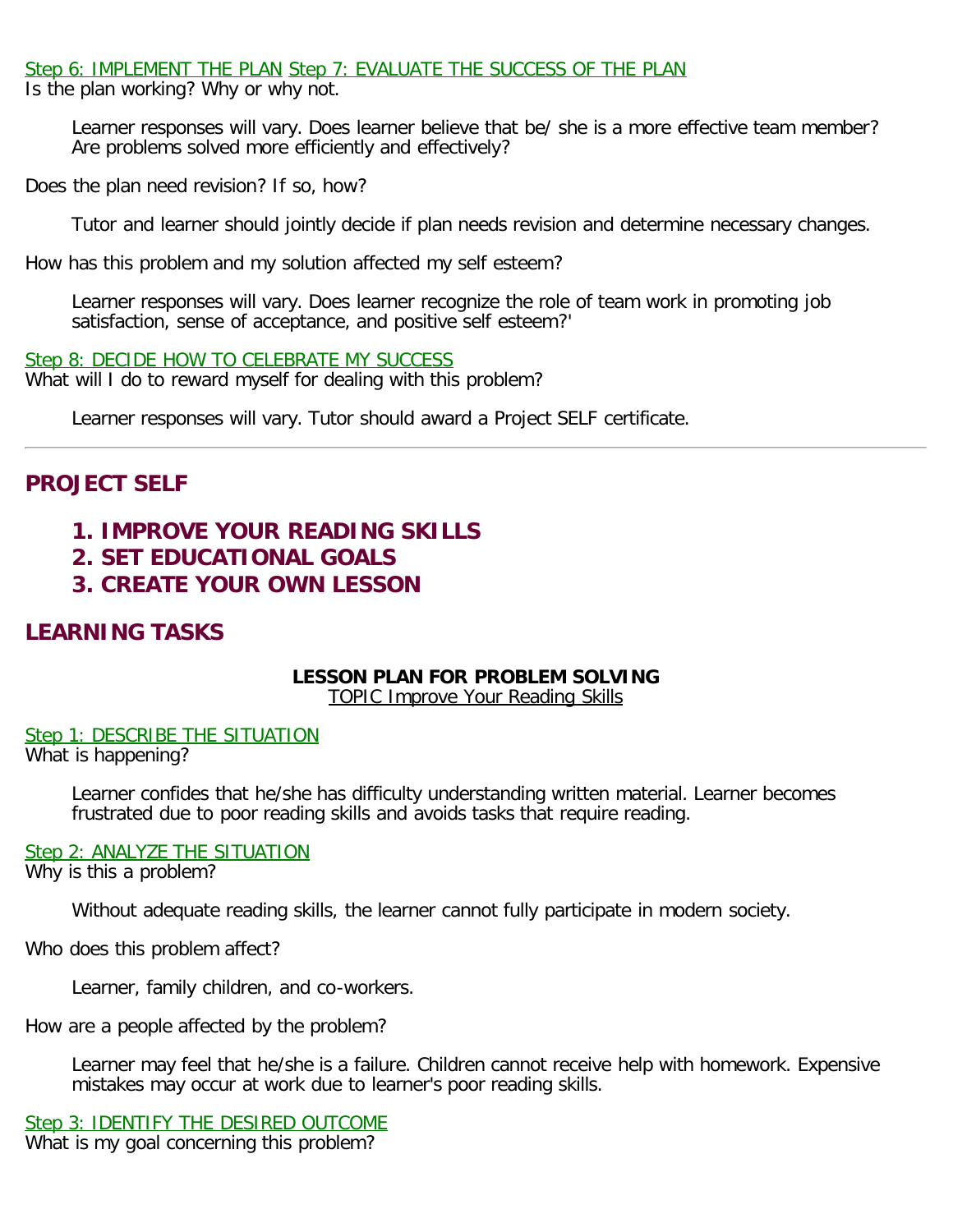To develop better reading skills.

### Step 4: DETERMINE A SOLUTION TO THE PROBLEM

What are my options to solve this problem?

Learner responses will vary. Options include avoiding tasks that entail reading, asking others to read to learner, or seeking help to improve reading skills.

Which option is best to solve this problem?

Seek help to improve reading skills.

Step 5: DEVELOP A PLAN TO SOLVE THE PROBLEM What resources will be needed to implement the plan?

- 1. Notebook and pen or pencil;
- 2. Reading material at appropriate level;
- 3. Telephone directory; and
- 4. Cassette player.

What steps are included in the plan?

- 1. Use telephone directory to contact local literacy program or school for help with reading skills;
- 2. Visit local literacy program with tutor or friend;
- 3. Arrange for a tutor to instruct the learner;
- 4. Record books on tape to practice reading at home;
- 5. Read with child or spouse; and 6. Visit local library.

What is the timeline for my plan?

(Timelines will vary and should be negotiated between learner and tutor.)

How will I know if my plan is successful?

- 1. Learner gets help to improve reading skills;
- 2. Learner reads with children and spouse;
- 3. Learner obtains library card and checks out books; and
- 4. Learner practices reading at home.

#### Step 6: IMPLEMENT THE PLAN

## Step 7: EVALUATE THE SUCCESS OF THE PLAN

Is the plan working? Why or why not.

Learner responses will vary. Does learner believe that he/ she is overcoming reading deficiency? Does family read together? Does learner undertake tasks that involve reading?

Does the plan need revision? If so, how?

Tutor and learner should jointly decide if plan needs revision and determine necessary changes.

How has this problem and my solution affected my self esteem?

Learner responses will vary. Inadequate reading skills is a serious hindrance to performing most daily living tasks, Self esteem rises when we feel confident about our skills.

## Step 8: DECIDE HOW TO CELEBRATE MY SUCCESS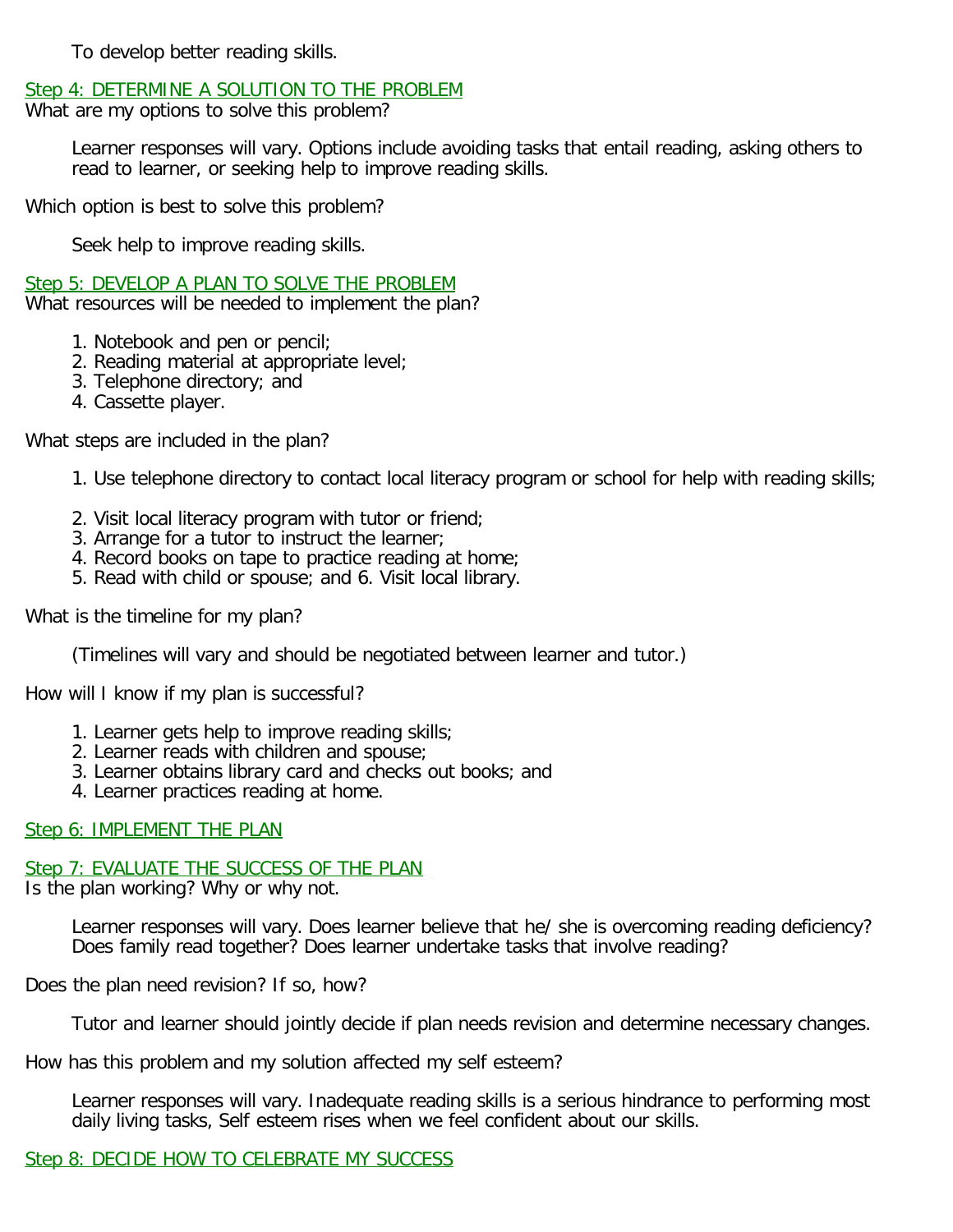What will I do to reward myself for dealing with this problem?

Learner responses will vary. Tutor should award a Project SELF certificate.

## **LESSON PLAN FOR PROBLEM SOLVING**

TOPIC Set Goals For Learning

Step 1: DESCRIBE THE SITUATION

What is happening?

Learner is concerned about securing further education and/or training to ensure a better future for him/herself and family. Learner is struggling to set learning goals!

#### Step 2: ANALYZE THE SITUATION

Why is this a problem?

Learner has limited experience in setting goals and strategic thinking.

Who does this problem affect?

Learner and family.

How are people affected by the problem?

Learner's decisions concerning his/her skill development and level of education will affect his/her future. Learner's goals will also impact family's quality of life and stability.

Step 3: IDENTIFY THE DESIRED OUTCOME What is my goal concerning this problem?

To set realistic, attainable learning goals,

# Step 4: DETERMINE A SOLUTION TO THE PROBLEM

What are my options to solve this problem?

Learner responses will vary. Options include taking life as it comes, letting others plan learner's goals, or learning how to establish personal goals.

Which option is best to solve this problem?

Learner should develop goal setting skills.

# Step 5: DEVELOP A PLAN TO SOLVE THE PROBLEM

What resources will be needed to implement the plan?

1. Notebook and pen or pencil; 2. Cassette player; 3. Information about local education and training programs; and

4. Local library.

What steps are included in the plan?

- 1. Learn how to establish goals with varied time frames;
- 2. Make a list of personal skills and qualities and identify areas of desired improvement;
- 3. Use visualization technique to determine learning goals;
- 4. Prepare a chart of learning goals and objectives; and
- 5. Visit library to find out about local programs.

What is the timeline for my plan?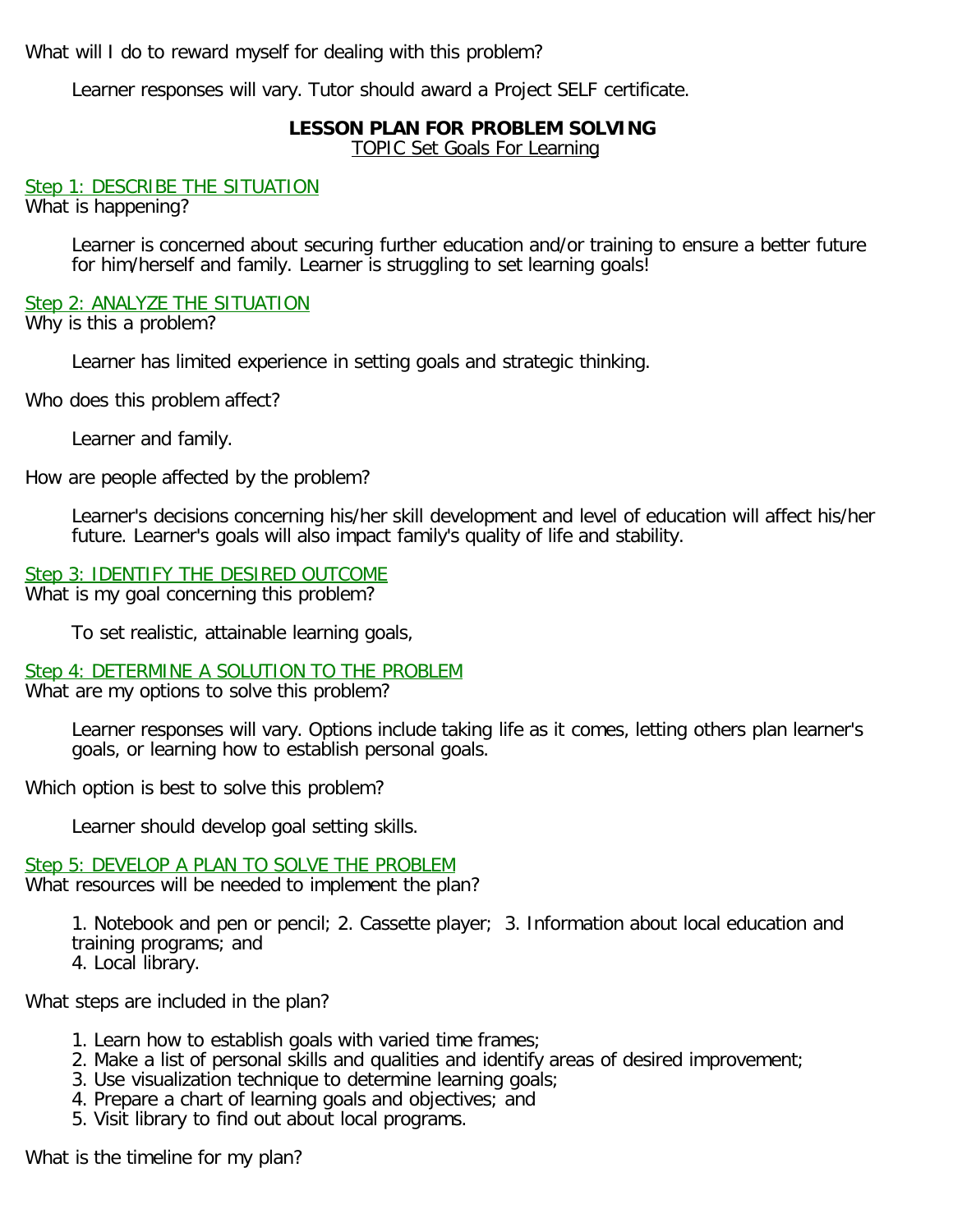<span id="page-18-0"></span>(Timelines will vary and should be negotiated between tutor and learner.)

How will I know if my plan is successful?

- 1. Learner establishes 3 learning goals and objectives;
- 2. Learner sets goals with varied time frames; and
- 3. Learner contacts local education/training programs for information.

#### Step 6: IMPLEMENT THE PLAN

#### Step 7: EVALUATE THE SUCCESS OF THE PLAN

Is the plan working? Why or why not.

Learner responses will vary. Has learner identified skills for improvement? Did learner obtain and act on information from local programs? Has learner discussed goals with family?

Does the plan need revision? If so, how?

Learner responses will vary. Tutor and learner should jointly decide if plan needs revision and determine necessary changes.

How has this problem and my solution affected my self esteem?

Lack of clear, realistic goals breeds confusion and powerlessness. Well-defined goals provide purpose to life and raise self confidence. Learning goals are prerequisites to skill development and self esteem.

#### Step 8: DECIDE HOW TO CELEBRATE MY SUCCESS What will I do to reward myself for dealing with this problem?

Learner responses will vary. Tutor should award a Project SELF certificate.

## **PROJECT SELF**

- **1. RESOLVE FAMILY CONFLICT**
- **2. BUILD A SUPPORT SYSTEM FOR YOUR FAMILY**
- **3. CREATE YOUR OWN LESSON**

# **Family tasks**

# **LESSON PLAN FOR PROBLEM SOLVING**

TOPIC Resolve Family Conflict

#### Step 1: DESCRIBE THE SITUATION What is happening?

Learner complains that family members are constantly at odds with each o other. Children exhibit disruptive behavior. Family discussions are overpowered by emotional outbursts,

#### Step 2: ANALYZE THE SITUATION

Why is this a problem?

Lack of success in resolving conflict threatens family stability and the well-being of family members. who does this problem affect? Learner and family members.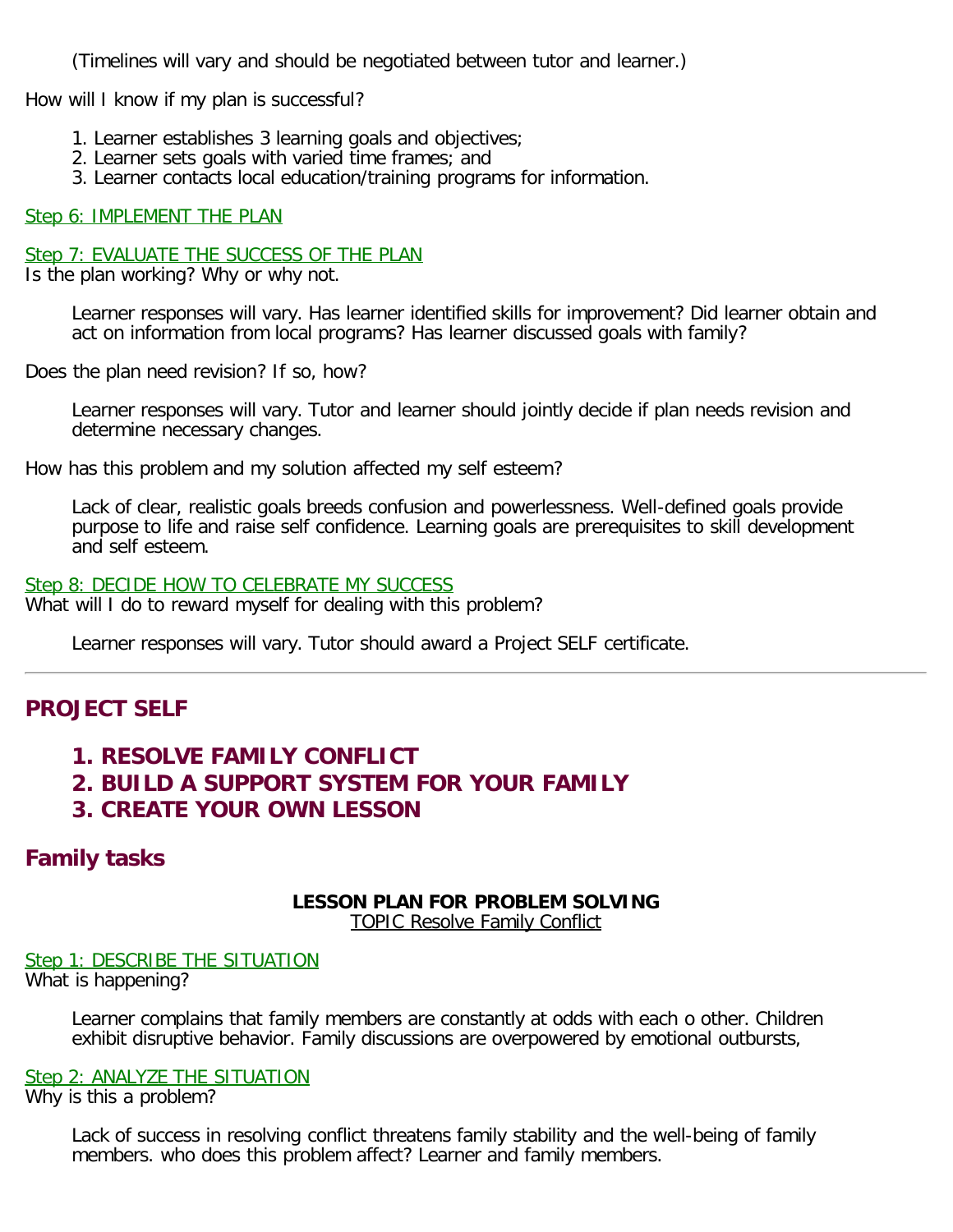How are people affected by the problem?

Learner's effectiveness as a parent is jeopardized by continued conflict with children. The poor conflict resolution skills of other family members cause disagreements to get out of hand.

#### Step 3: IDENTIFY THE DESIRED OUTCOME

What is my goal concerning this problem?

To develop conflict management skills that will enable family members to regulate conflict more effectively.

Step 4: DETERMINE A SOLUTION TO THE PROBLEM

What are my options to solve this problem?

Learner responses will vary. Options include ignoring incidents of conflict, using force to control behavior, or acquiring skills to manage conflict.

Which option is best to solve this problem?

Learner should improve conflict resolution skills.

Step 5: DEVELOP A PLAN TO SOLVE THE PROBLEM

What resources will be needed to implement the plan?

- 1. Notebook and pen or pencil;
- 2. Cassette player; and

3. Conflict resolution model (a. Declare truce in the conflict; b. Explain problem behavior; c. Listen actively to other party's viewpoint; d. Collectively seek solutions; and a. Promote "winwin").

What steps are included in the plan?

- 1. Learn conflict resolution model;
- 2. Use role playing to practice conflict resolution skills;
- 3. Hold family meeting to lay ground rules for managing conflict;
- 4. Monitor success of model in reducing tension.

What is the timeline for my plan?

(Timelines will vary and should be negotiated between learner and tutor.)

How will I know if my plan is successful?

1. Family members learn and use conflict resolution model;

2. Problems are handled at their lowest level; 3. Family members report fewer incidents of conflict; 4. Model is used outside home.

#### Step 6: IMPLEMENT THE PLAN

## Step 7: EVALUATE THE SUCCESS OF THE PLAN

Is the plan working? Why or why not.

Learner responses will vary. Are problems and issues discussed calmly and rationally. Does conflict resolution model promote greater cooperation and flexibility?

Does the plan need revision? If so, how?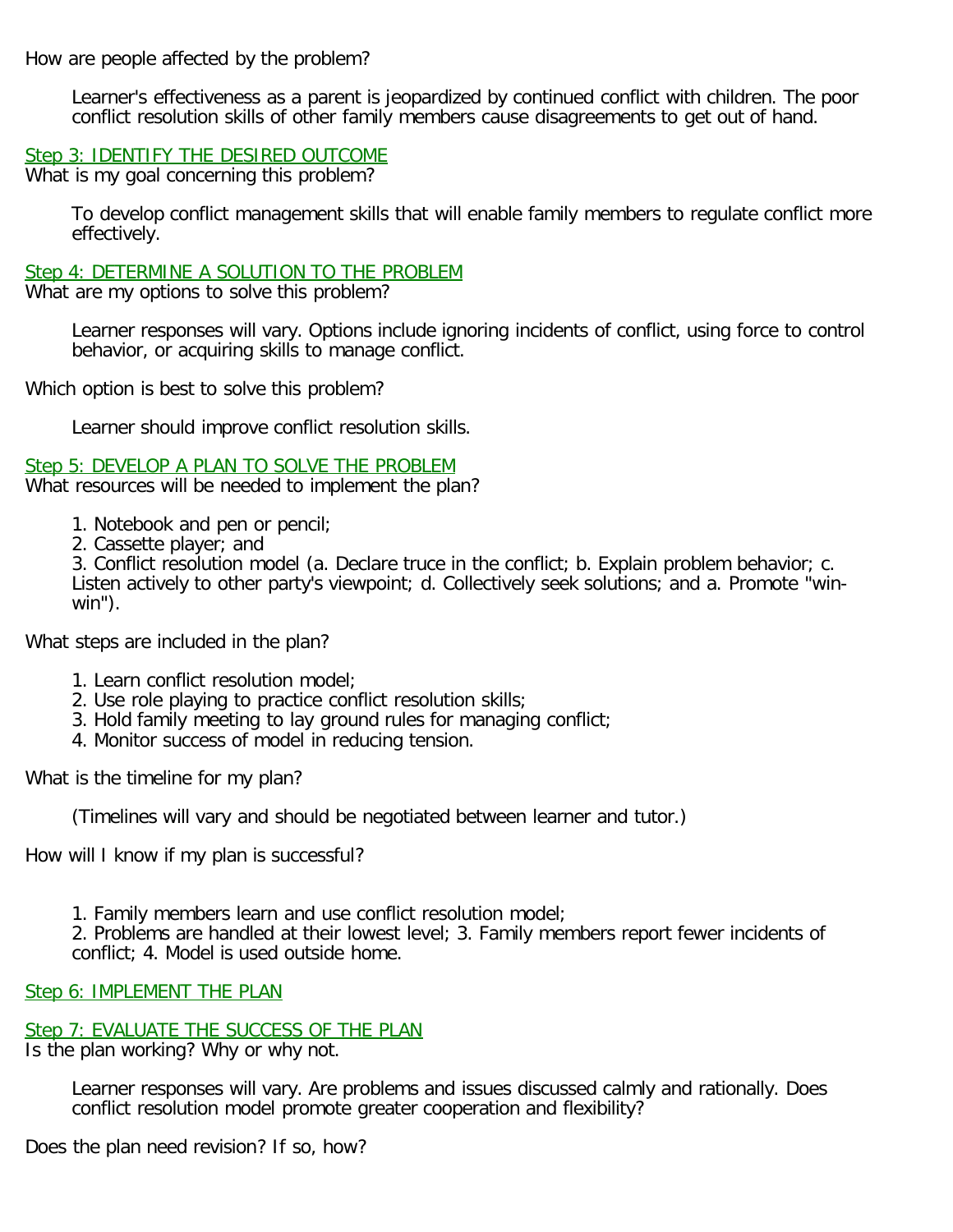Learner responses will vary, Tutor and learner should jointly decide if plan needs revision and determine necessary changes.

How has this problem and my solution affected my self esteem?

Failure to manage conflict causes feelings of inadequacy and incompetence, which lead to low self esteem. Successfully managing conflict fosters self confidence and a more positive self esteem.

#### Step 8: DECIDE HOW TO CELEBRATE MY SUCCESS

What will I do to reward myself for dealing with this problem?

Learner responses will vary. Tutor should award a Project SELF certificate.

#### **LESSON PLAN FOR PROBLEM SOLVING**

TOPIC Build A Support System For Your Family

#### Step 1: DESCRIBE THE SITUATION

What is happening?

Learner is concerned that he/she does not have a support system with family emergencies. Lacking help from others, the learner has difficulty handling everyday problems.

#### Step 2: ANALYZE THE SITUATION

Why is this a problem?

Routine activities may place great stress on family unit. Emergencies may be mishandled with disastrous consequences.

Who does this problem affect?

Learner. other family members, and social peers.

How are people affected by the problem?

Learner may feel helpless, alone, and frustrated. Other family members may experience rejection, isolation, or failure, Social peers may be uncertain about how to assist learner and his/her family.

Step 3: IDENTIFY THE DESIRED OUTCOME What is my goal concerning this problem?

To build a reliable, effective support system for my family.

#### Step 4: DETERMINE A SOLUTION TO THE PROBLEM

What are my options to solve this problem?

Learner responses will vary. Options include accepting your situation; hiring individuals to act as your support system, or forming a support system from local resources.

Which option is best to solve this problem?

Assemble a support system from local peers and agencies.

Step 5: DEVELOP A PLAN TO SOLVE THE PROBLEM What resources will be needed to implement the plan?

1. Notebook and pen or pencil;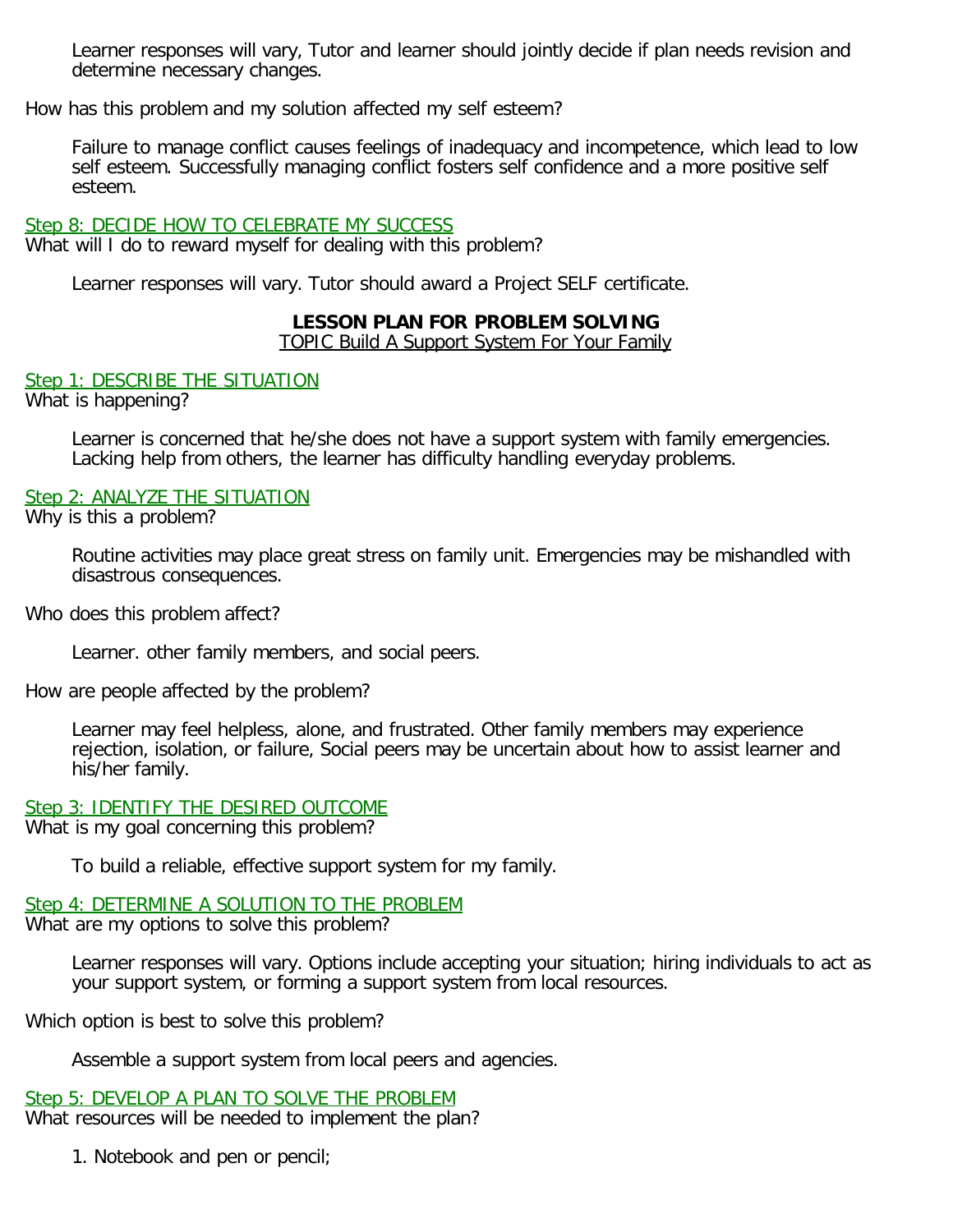- <span id="page-21-0"></span>2. 3/5 cards;
- 3. Telephone directory; and
- 4. Local library.

What steps are included in the plan?

- 1. Use visualization to create the ideal support system;
- 2. List areas in which family needs support system;
- 3. Decide how support system can help family;
- 4. Visit local library or talk with peers to research possible candidates for your support system;
- 5. Contact candidates; and
- 6. Keep list of your support system on 3/5 cards.

What is the timeline for my plan?

(Timelines will vary and should be negotiated between learner and tutor.)

How will I know if my plan is successful?

- 1. Learner develops a support system;
- 2. Learner plans how to activate support system as needed; and
- 3. Support system ,meets learner and family expectations.

Step 6: IMPLEMENT THE PLAN

#### Step 7: EVALUATE THE SUCCESS OF THE PLAN

Is the plan working? Why or why not.

Learner responses will vary, Does the support system function as envisioned? Do family members feel they enjoy a better quality of life because of support system?

Does the plan need revision? If so, how?

Learner responses will vary, Tutor and learner should jointly decide if plan needs revision and determine necessary changes.

How has this problem and my solution affected my self esteem?

Absence of a support system overloads learner and leads to low self esteem due to inability to meet all family needs. A support system enables learner to feel better about him/herself.

#### Step 8: DECIDE HOW TO CELEBRATE MY SUCCESS What will I do to reward myself for dealing with this problem?

Learner responses will vary. Tutor should award a Project SELF certificate.

# **CREATING YOUR OWN LESSON PLANS USING THE PROBLEM SOLVING FORMAT**

## **NOTES TO TUTORS:**

All Project SELF lessons use an identical problem solving format. To create additional lessons, you should reproduce the blank lesson plan in each life domain.

When designing lessons, it is important to distinguish between the two main components of self esteem: Self concept and Self image. The latter refers to how others view you (or how you think they view you);the former refers to how you view yourself Self concept stresses inner feelings and attitudes. Self image is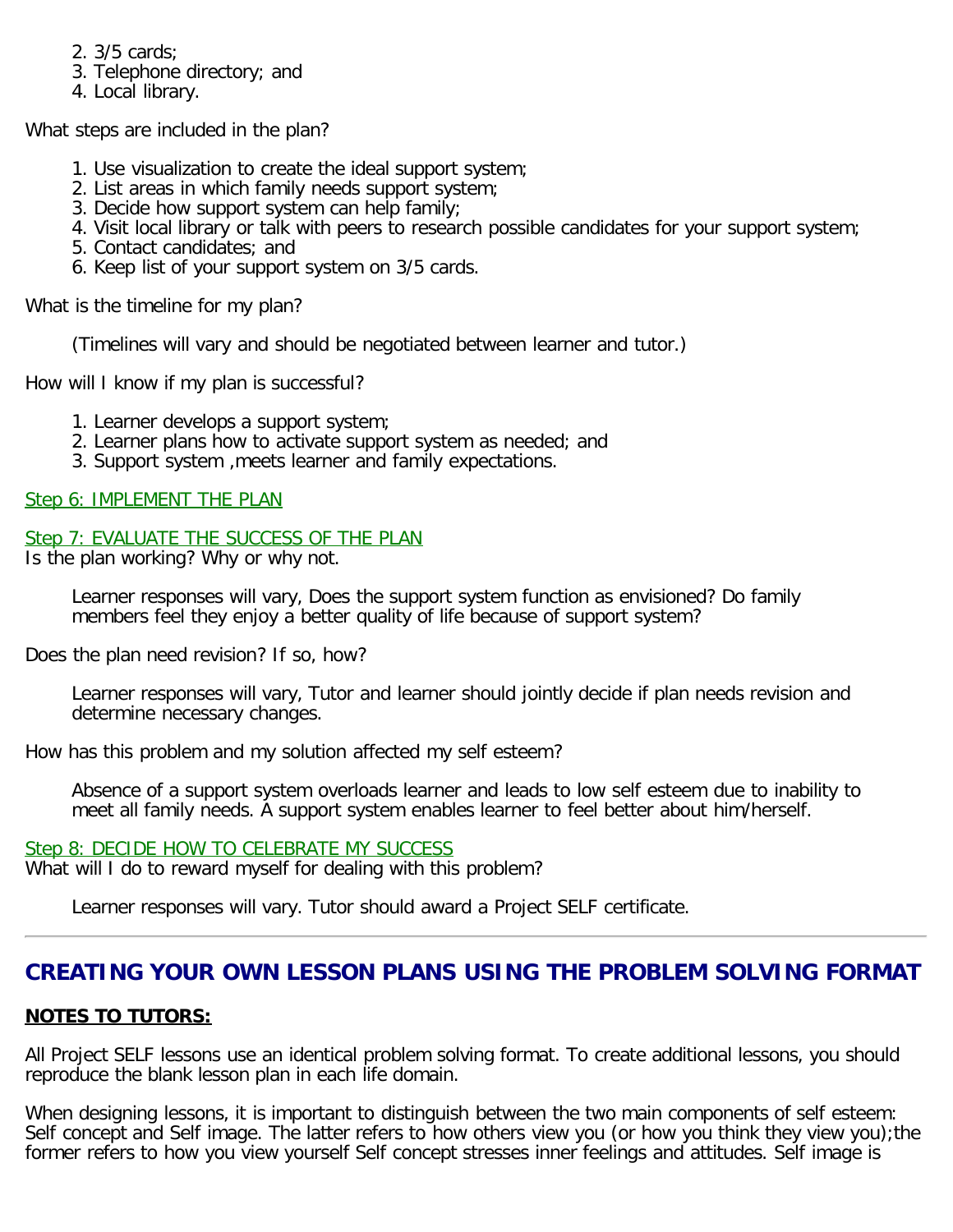based on external appearance and behavior. Selected lessons are designed to raise self concept, while other topics emphasize building positive self image. Whether dealing with self concept or self image, the paramount goal of the lesson is the same: Building positive self esteem.

Make certain that you incorporate one or more techniques for raising self esteem into your lesson plans. Step 5 of the problem solving approach (action plan) is the logical place to identify which technique(s) you will use (positive self talk, visualization, or role playing).

Tutor and learner should jointly shape lesson plans. Avoid the temptation to create lessons without input from the learner (the "tutor knows best" syndrome).

Lessons will sometimes require the tutor to create something not already part of Project SELF resources. Don't be intimidated by this prospect. Just rely on your past experience, education, and common sense (not to mention the learner) to create what you need.

Despite the common format, lessons can be individualized to fit the learner's needs. Lessons on identical topics may yield different goals, action plans, Timelines, and ways of celebrating from one learner to another. The object of these lessons is not to take the same path, but to arrive at the same destination.

Last, but not least, encourage progress and applaud effort as learners struggle to raise their self esteem. You will make a difference in the lives you touch.

# **LESSON PLAN FOR PROBLEM SOLVING**

TOPIC

Step 1: DESCRIBE THE SITUATION What is happening?

Step 2: ANALYZE THE SITUATION Why is this a problem?

Who does this problem affect?

How are people affected by the problem?

Step 3: IDENTIFY THE DESIRED OUTCOME What is my goal concerning this problem?

Step 4: DETERMINE A SOLUTION TO THE PROBLEM What are my options to solve this problem?

Which option is best to solve this problem?

Step 5: DEVELOP A PLAN TO SOLVE THE PROBLEM What resources will be needed to implement the plan?

What steps are included in the plan?

What is the timeline for my plan?

How will I know if my plan is successful?

Step 6: IMPLEMENT THE PLAN

Step 7: EVALUATE THE SUCCESS OF THE PLAN

Is the plan working? Why or why not.

Does the plan need revision? If so, how?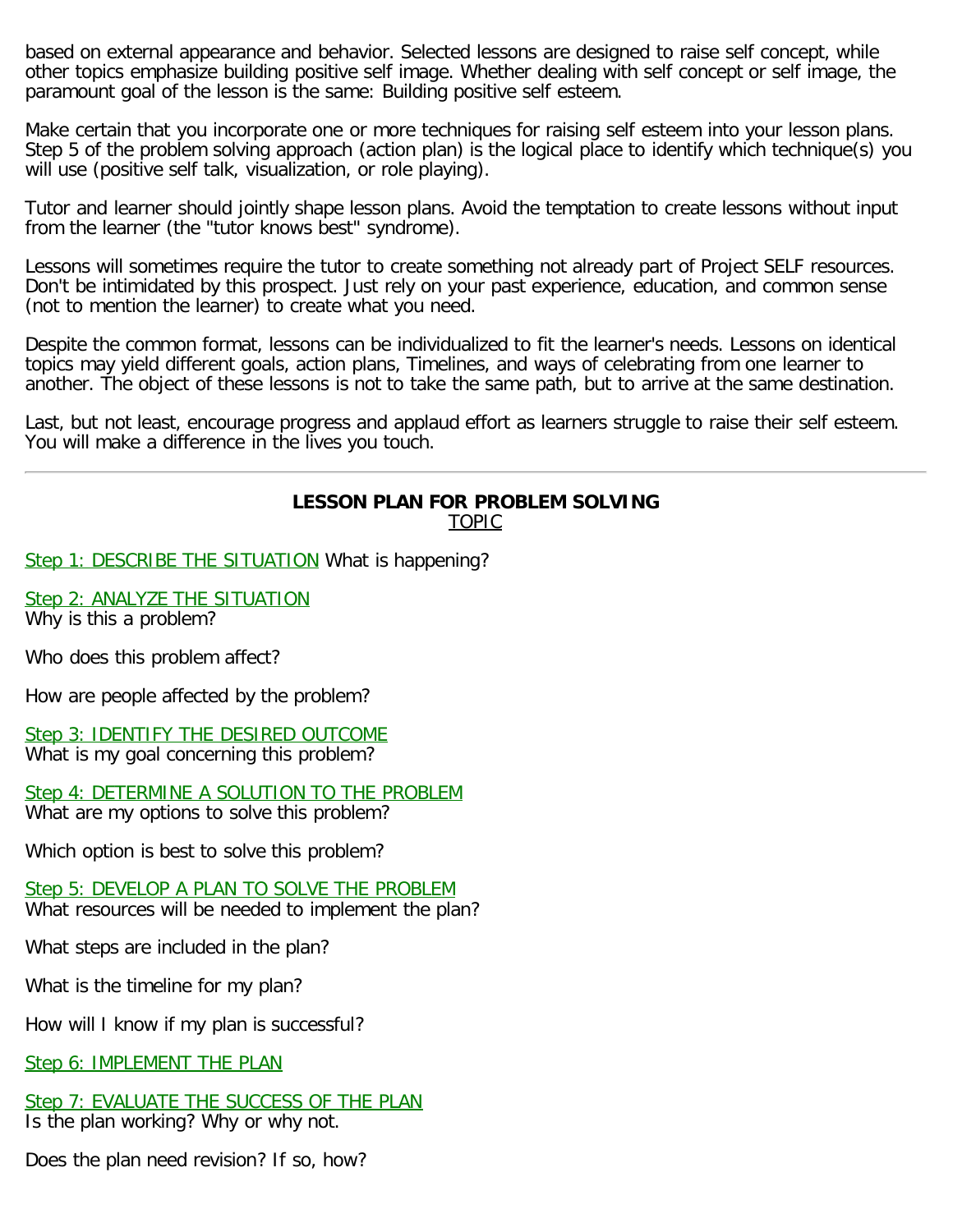How has this problem and my solution affected my self esteem?

Step 8: DECIDE HOW TO CELEBRATE MY SUCCESS What will I do to reward myself for dealing with this problem?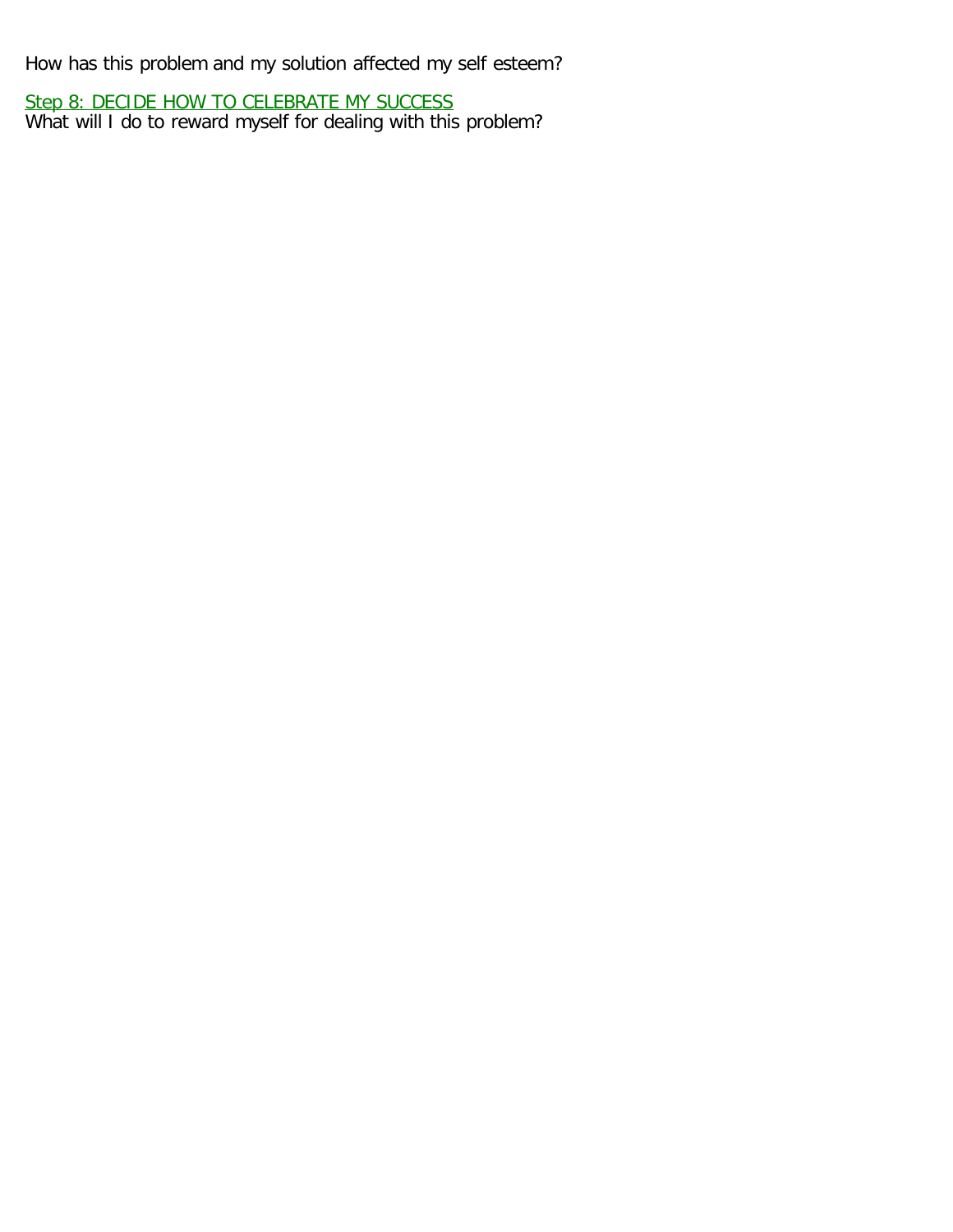# <span id="page-24-1"></span><span id="page-24-0"></span>**PROJECT SELF APPENDIX**

#### **ROLE PLAYING**

Follow some or all of the steps below to use role playing for solving problems.

- 1. Think about a situation or life task that is a problem for you.
- 2. Describe the behavior of the people involved and the consequences of their behavior.
- 3. Discuss why this situation or life task is difficult for you.
- 4. Identify the skills you would need to improve to be more successful with this problem.
- 5. Observe others playing your role in a situation that is difficult for you.
- 6. Write down or improvise similar problem situations and act them out with others,
- 7. Be sure that you practice the skills that are a problem for you when you role play.
- 8. Have someone make an audio or video tape of your role play.

9. Decide how successful you were in dealing with the problem and get feedback from others, What did you do well? What still seems to be a problem for you?

10. Talk about how you felt about yourself each time you did role playing.

- 11. Before using your improved skills in an actual situation, try a dry run or rehearsal.
- 12. Put your new skills to work in a real life situation and give yourself a hand!

#### **POSITIVE SELF TALK**

Follow some or all of the steps below to use positive self talk for solving problems.

1. Choose a life task that is difficult for you.

2. Decide what action you could take or quality you could develop to become more successful in dealing with this task.

- 3. Create one or more statements that will help your attitude and thinking be more positive.
- 4. Express your statement as though what you desire is happening now.
- 5. Use only positive terms.
- 6. Use the "I" or "me" pronoun in your statement.
- 7. Keep your statement short and simple.

8. Write your statement on a card and carry it with you; study it and think about it at least ten times a day.

- 9. Display your statement at home, work, or school,
- 10. Repeat your statement to yourself ten times a day.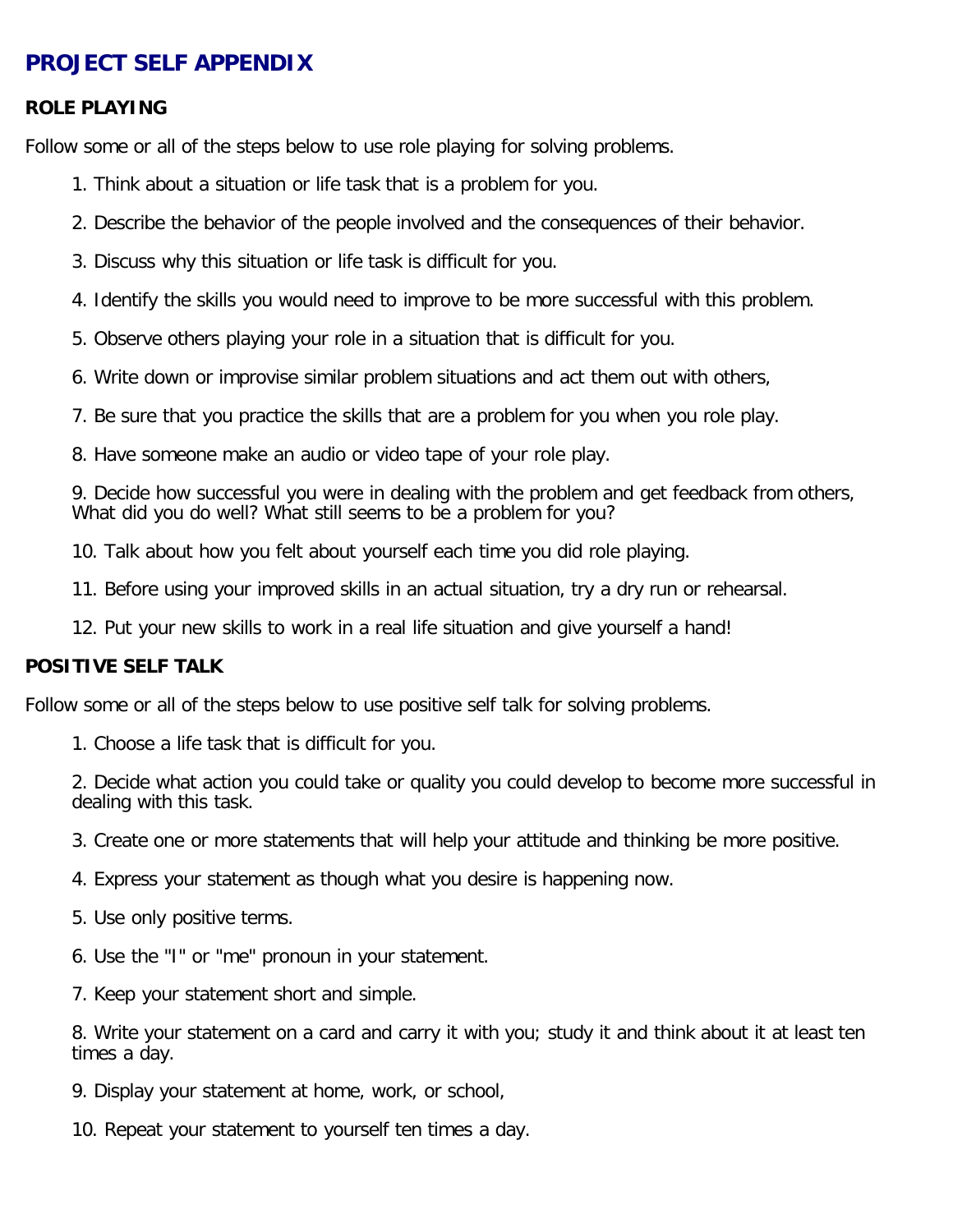- <span id="page-25-0"></span>11. Tape record your statement and listen to it daily.
- 12. Put your statement into practice and give yourself a hand!

NOTE. In the film Fright Night, Roddy McDowall plays a former horror film star and host of a local TV program. As he prepares to confront a real-life vampire, McDowall's character repeats to himself several times, "I am Peter Vincent, fearless vampire killer." This is an example of positive self talk. McDowall's statement contains all the elements of positive self talk: Life Task - killing vampires; Desired Quality fearlessness; Statement is short and simple, phrased in the present tense and uses the "I" pronoun.

Other examples of positive self talk include statements such as "I am a person who deserves and gives love" or "I am comfortable with who I am and how I look".

#### **VISUALIZATION**

Follow some or all of the steps below to use visualization for solving problems.

- 1. Think about a life task that is difficult for you.
- 2. Find a quiet, comfortable place to sit.
- 3 . Relax and take several deep breaths.
- 4. Close your eyes and clear your mind of distractions.
- 5. Think about your difficult situation.
- 6. Imagine what the situation would be like under the very best conditions.
- 7. Describe the situation you see in your mind.
- 8. Think about what is different about your visualized situation compared to real life.

9. Talk into a tape recorder, write down what you see, or dictate your thoughts for someone else to write down. You may also draw the situation or cut up magazines to make a collage or poster about your difficult situation.

10. What can you do to make your vision of the future come true or to improve the way things are now?

- 11. Devise a plan of action to improve your ability to cope with your situation.
- 12. Take some steps to make your visualization a reality and give yourself a hand!

#### **CHARACTERISTICS OF SELF ESTEEM**

The following statements contrast low and high self esteem.

The middle column identifies the particular self esteem building block illustrated by the statement.

Lessons can be developed for any of the statements listed below, First, determine which self esteem building block is illustrated by the statement. Second, identify which life domain is affected by the building block, Third, follow the steps in the blank problem- solving lesson plan included in each life domain.

| ×. |  |
|----|--|
|----|--|

| <b>HIGH SELF ESTEEM</b> | <b>BUILDING</b><br><b>IBLOCK</b> | <b>LOW SELF ESTEEM</b> |
|-------------------------|----------------------------------|------------------------|
|                         |                                  |                        |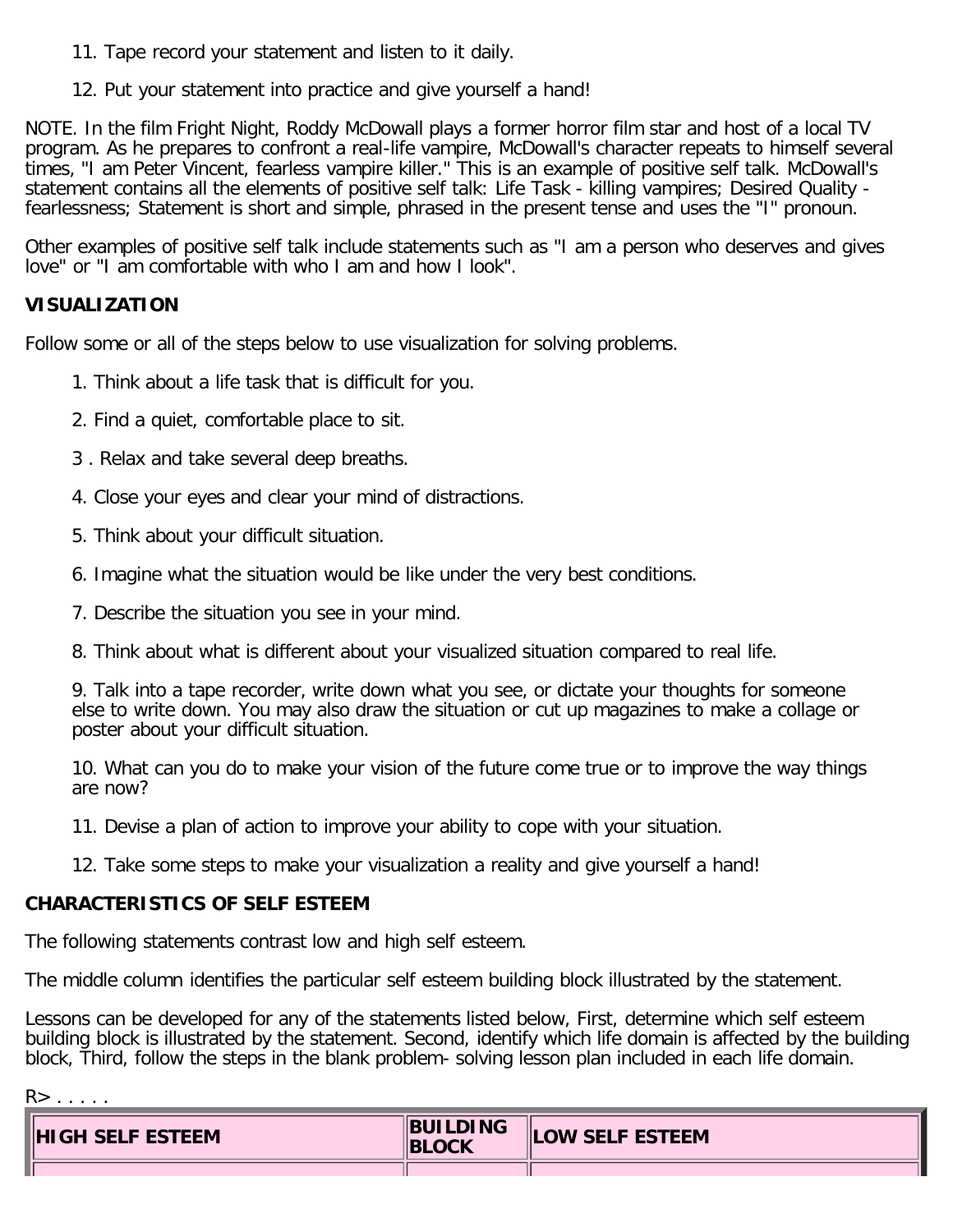<span id="page-26-0"></span>

| 1. My life has purpose and direction.                          | <b>INITIATIVE</b> | It seems that my life lacks purpose and<br>direction.               |
|----------------------------------------------------------------|-------------------|---------------------------------------------------------------------|
| 2. I feel that I'm in control of what happens<br>lto me.       | <b>CONTROL</b>    | I feel that I have no control over what<br>happens to me.           |
| 3. I say "yes" when I mean "yes" and "no"<br>when I mean "no". | <b>INTEGRITY</b>  | I tend to say "yes" when I really want to say<br>"no".              |
| 4. I set goals and stick to them.                              | <b>INITIATIVE</b> | I have trouble setting goals and sticking to<br>them.               |
| 5. Most people like me and enjoy being<br>around me.           | <b>INTIMACY</b>   | It seems that most people don't like me and<br>try to avoid me.     |
| 6. I have a positive outlook on life.                          | <b>INITIATIVE</b> | If tend to see the worst in life.                                   |
| 7. I believe that I can cope with whatever<br>happens to me    | <b>COMPETENCE</b> | I don't feel that I can cope with whatever life<br>brings.          |
| 8. I have little difficulty making up my<br>lmind.             |                   | CONFIDENCE  It's hard for me to make up my mind.                    |
| 9. I am satisfied with who I am and how I<br>llook.            | <b>INTEGRITY</b>  | I don't feel good about who I am and how I<br>llook.                |
| 10. I state my needs and feelings without<br>attacking others  | <b>CONTROL</b>    | I tend to attack others when stating how I<br>feel and what I need. |
| 11. I am able to relax and not worry too<br> much              | <b>CONTROL</b>    | It's hard for me to relax and not worry too<br>much about things.   |
| 12. My problems are manageable                                 | <b>CONFIDENCE</b> | My problems seem overwhelming.                                      |
| 13. I rely on my inner qualities for<br>happiness.             | <b>INTEGRITY</b>  | I tend to depend on others for my happiness.                        |
| 14. I'm good at solving problems.                              |                   | COMPETENCE I feel that I'm not good at solving problems             |
| 15. Most people respect and value my<br>opinion.               | <b>INTIMACY</b>   | It seems that most people don't respect me<br>or value my opinion.  |
| 16. I find it easy to say good things about<br> myself         | <b>CONFIDENCE</b> | It's difficult for me to say good things about<br> myself           |
| 17. People are basically honest and good.                      | INTEGRITY         | People are mostly dishonest and<br>untrustworthy.                   |
| 18. I feel that I'm successful at what I do                    |                   | COMPETENCE I don't feel successful in life.                         |
| 19. I stand up for what I believe.                             | <b>INTEGRITY</b>  | I tend to let people "run over" me.                                 |
| 20. 1 take good care of my health.                             |                   | COMPETENCE  I tend to neglect my health.                            |
| 21. It's easy for me to express love and<br>caring.            | <b>INTIMACY</b>   | It's difficult for me to express love and caring,                   |
|                                                                |                   |                                                                     |
| 22. 1 am energetic.                                            | <b>INITIATIVE</b> | I lack energy.                                                      |
| 23. 1 can talk to people without feeling<br>nervous.           | <b>INTIMACY</b>   | I find it hard to talk to people without getting<br>nervous.        |
| 24. My life has meaning                                        | <b>INITIATIVE</b> | My life has no meaning.                                             |

### **JUST GIVE ME THE BOTTOM LINE - WHAT MUST I DO TO HAVE HIGH SELF ESTEEM (PROJECT SELF'S TERRIFIC TWENTY TIPS)**

- 1. Think "Win-Win" when you negotiate with others, not "I win, you lose".
- 2. Keep a positive attitude about life.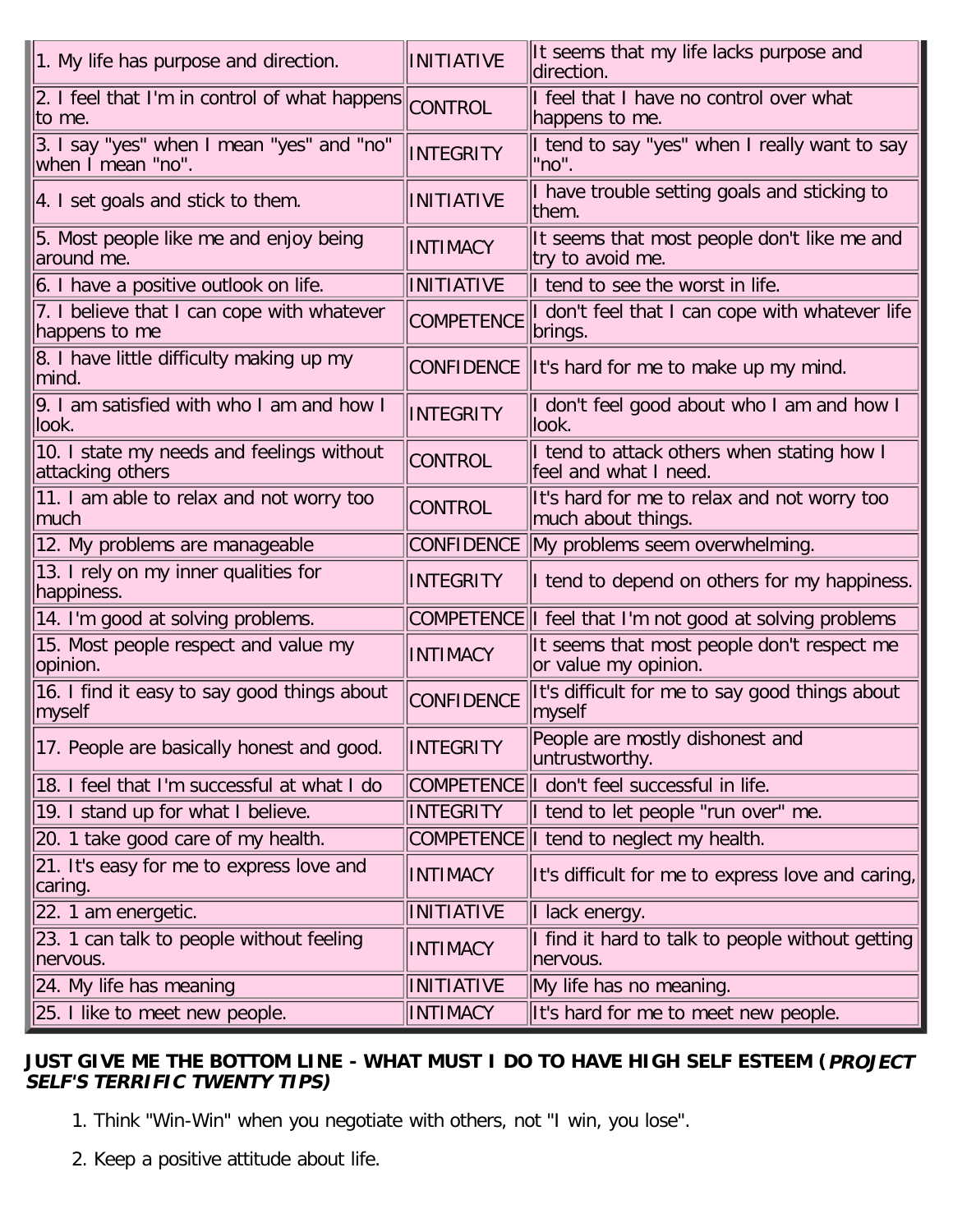- <span id="page-27-0"></span>3. Be assertive without putting others down.
- 4. Set goals and work hard to reach them.
- 5. Control your behavior to fit the situation.
- 6. Contribute to the success of others Lend a helping Hand.
- 7. Know your strengths and use them.
- 8. Show love and caring.
- 9. Value and respect others.
- 10. Display a positive, confident image to the people you meet.
- 11. Maintain a sense of purpose and direction in your life.
- 12. Manage conflict so it doesn't manage you.
- 13. Behave according to your values and beliefs.
- 14. Believe in your ability to cope with whatever happens.
- 15. Build supportive relationships.
- 16. Solve problems at their smallest level.
- 17. Be willing to improve your skills.
- 18. Manage your resources wisely.
- 19. Take care of your emotional and physical health.
- 20. Learn to relax.

## **ADDITIONAL RESOURCES FOR RAISING SELF ESTEEM**

1. Abata, Russell. **How To Develop A Better Self Image**. Liguori, MO: Liquori Publications. 1979.

2. Booher, Diana. **Making Friends With Yourself and Other Strangers**. New York, NY: Julian Messner. 1982.

3 . Braham, Barbara J. **How To Build Your Self Esteem**. Cincinnati, Ohio: South-Western Publishing Co. 1993.

- 4. Branden, Nathaniel. **The Six Pillars of Self Esteem**. New York, NY: Bantam Books. 1994.
- 5. Briggs, Dorothy. **Your Child's Self Esteem: The Key to His Life**. New York, NY: Dolphin Books. 1975.

6. Canfield, Jack, **100 Ways to Enhance Self-Concept in the Classroom: A Handbook for Teachers and Parents**. Englewood Cliffs, NY: Prentice-Hall. 1976.

- 7. Cleve, Jay. **Out of the Blues**. Minneapolis, MN: Compcare Publishers. 1989,
- 8. Covey, Stephen. **7 Habits of Highly Effective People**. New York, NY: Simon and Schuster. 1989.

9. Hart, Louise. **The Winning Family.- Increasing Self Esteem In Your Children and Yourself**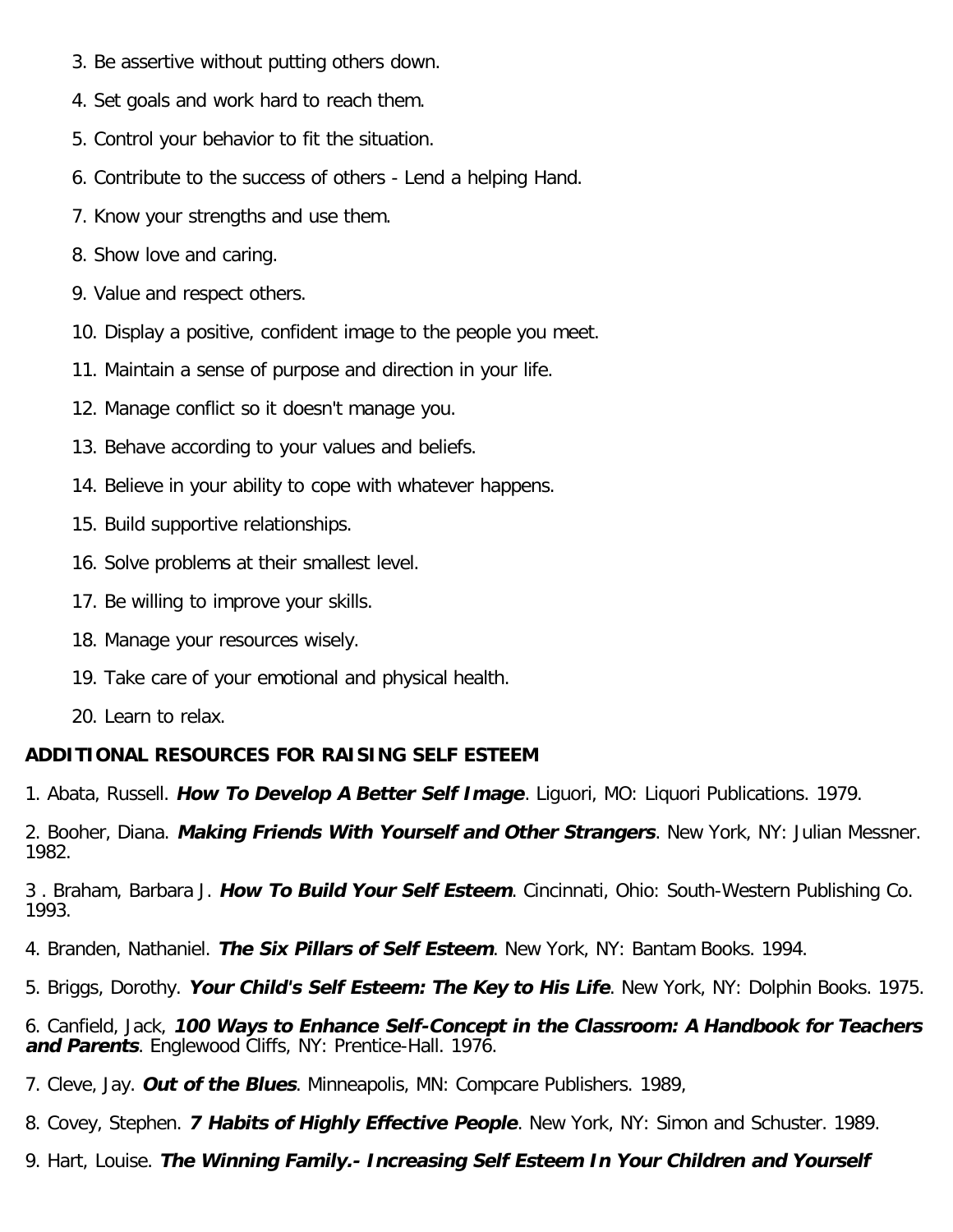Lifeskills Press. 1990.

10. Heimstetter, Shad. **The Self-Talk Solution**. New York, NY: William Morrow and Company, Inc. 1987.

11. Hooker, Dennis and Almut. **Me and Others**. New York, NY: Educational Design, Inc. 1990.

12. McKay, Matthew and Patrick Fannim. **Self Esteem**. Oakland, CP: New Harbinger Publications. 1987.

13. MT. T. **Be Somebody or Be Somebody's Fool**. New York, NY: St. Martin's Press. 1984.

14. Powell, John. **Happiness Is an Inside Job**. Allen, TX: Tabor Publishers, 1989.

# **Strategic Directions for Kansas Education**

The Kansas State Board of Education is charged with the general supervision of public education and other educational interests in the state. While clearly acknowledging the role and importance of local control, the State Board of Education has the responsibility to provide direction and leadership for the structuring of all state educational institutions under its jurisdiction.

The beginning place for determining the mission for the Kansas State Board of Education is the assumption that all Kansas citizens must be involved in their own learning and the leaning of others. It is the combined effort of family, school, and community that makes possible the development of a high quality of life. It is the parent who is the first "teacher" of children. As we grow older, we learn that the school, the workplace, and the community support our lifelong learning and our training and retraining. The Board recognizes the responsibility it holds for Kansas educational systems and promoting quality education programs. The mission for Kansas education is:

To prepare each person with the living, learning, and working skills and values necessary for caring, productive, and fulfilling participation in our evolving, global society.

We believe that the strategic directions for the structuring of Kansas education must be organized to:

- create learning communities
- support families and young children through quality early childhood programs for all children
- to strengthen parental involvement in schools and communities
- implement results-oriented curriculum and instruction which focus on learner outcomes
- provide safe, nurturing, and technologically-advanced learning environments which meet the needs of all diverse groups
- strengthen involvement of business and industry in education
- provide quality staff and organizational development

Kansas State Board of Education Kansas State Education Building 120 SE. 10th Avenue Topeka, Kansas 66612-1182

## **Board Members**

- Mildred G. McMillon **District 1**
- Kathleen White **District 2**
- Kevin P. Gilmore **District 3**
- Connie Hubbell **District 4**
- L B. "Sonny Rundell **District 5**
- Bill Musick **District 6**